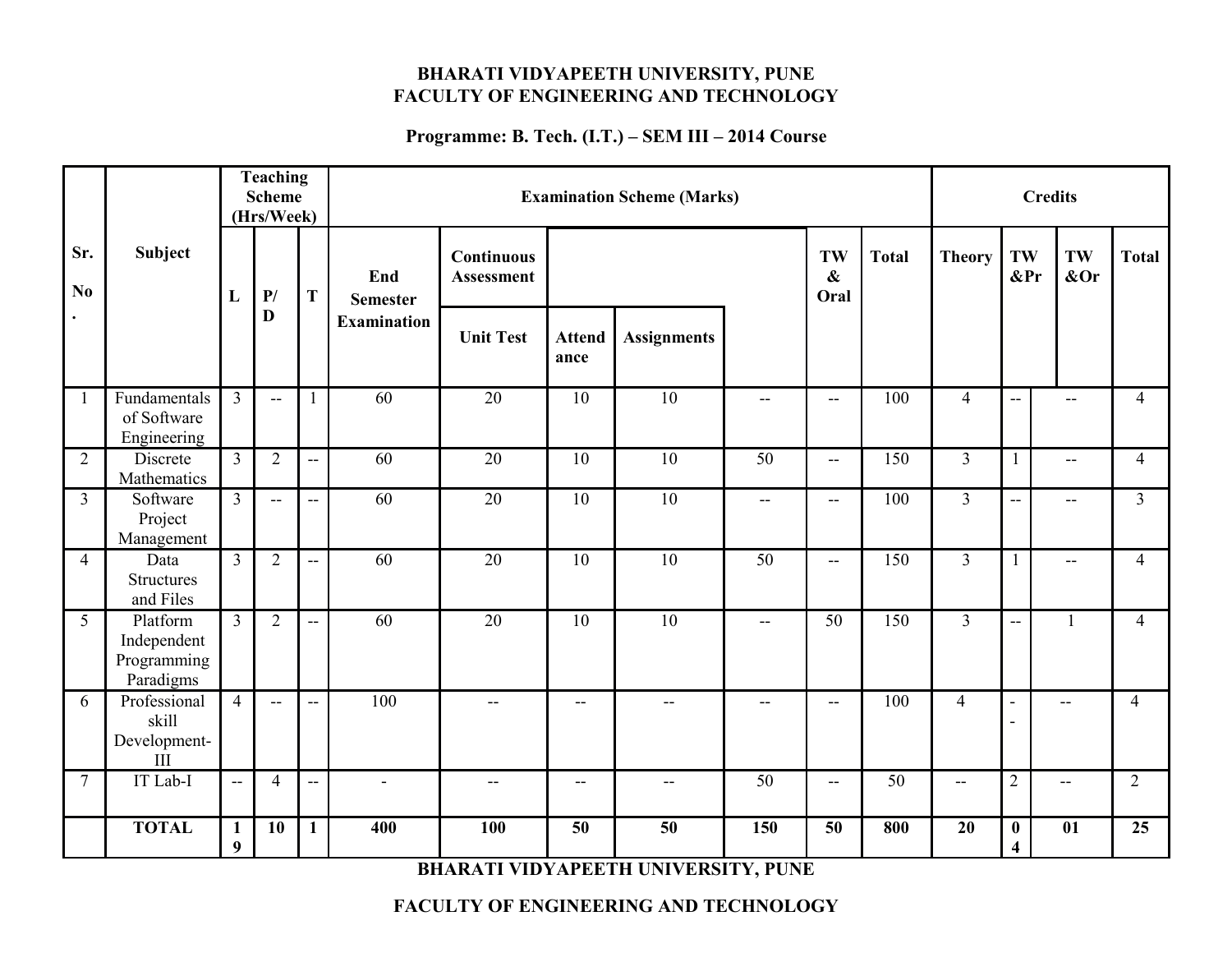|                                        |                                                | <b>Examination Scheme (Marks)</b> |                          |                                               |                                                                       |                   |                                                 | <b>Credits</b>                  |  |                |                                     |                          |                |
|----------------------------------------|------------------------------------------------|-----------------------------------|--------------------------|-----------------------------------------------|-----------------------------------------------------------------------|-------------------|-------------------------------------------------|---------------------------------|--|----------------|-------------------------------------|--------------------------|----------------|
| Sr.no                                  | <b>Subject</b>                                 | P/D                               | T                        | End<br><b>Semest</b><br>er<br>Exami<br>nation | <b>Contin</b><br>uous<br><b>Assess</b><br>ment<br>Unit<br><b>Test</b> | <b>Attendance</b> | <b>TW &amp; Practical</b><br><b>Assignments</b> | TW<br>$\boldsymbol{\&}$<br>Oral |  | <b>Theory</b>  |                                     | Tw & Or                  | <b>Total</b>   |
|                                        | <b>Advanced Data</b><br>Structure              | $\overline{2}$                    | $\blacksquare$           | 60                                            | 20                                                                    | 10                | 10                                              |                                 |  | $\mathbf{r}$   | $\mathbf{1}$                        |                          | $\overline{4}$ |
| $\overline{2}$<br>$\ddot{\phantom{a}}$ | <b>Digital Electronics</b><br>and Logic Design | $- -$                             | $\overline{\phantom{a}}$ | 60                                            | 20                                                                    | 10                | 10                                              | $\overline{\phantom{m}}$        |  | $\overline{3}$ | $\blacksquare$                      | $\overline{a}$           | $\overline{3}$ |
| $\overline{3}$                         | Database<br>Management<br>System               | 2                                 | $-$                      | 60                                            | $\overline{20}$                                                       | $\overline{10}$   | $\overline{10}$                                 | $\overline{50}$                 |  | $\overline{3}$ | $\blacksquare$                      | $\mathbf{1}$             | $\overline{4}$ |
| $\overline{4}$                         | Engineering<br>Mathematics III                 | $\overline{\phantom{m}}$          | $\mathbf{1}$             | 60                                            | $\overline{20}$                                                       | $\overline{10}$   | $\overline{10}$                                 | --                              |  | $\overline{4}$ | $\overline{\phantom{a}}$            |                          | $\overline{4}$ |
| 5<br>$\cdot$                           | <b>Computer Graphics</b>                       | $\overline{2}$                    | $\overline{\phantom{a}}$ | 60                                            | $\overline{20}$                                                       | 10                | 10                                              | $- -$                           |  | $\overline{3}$ |                                     | $- -$                    | $\overline{4}$ |
| 6<br>$\ddot{\phantom{1}}$              | Professional skill<br>Development--IV          | $\overline{\phantom{m}}$          | --                       | 100                                           | $\blacksquare$                                                        | $\blacksquare$    | $\overline{\phantom{a}}$                        | $\blacksquare$                  |  | $\overline{4}$ | ÷,                                  | $\qquad \qquad -$        | $\overline{4}$ |
| $\overline{7}$<br>$\cdot$              | IT Lab-II                                      | $\overline{4}$                    | $\blacksquare$           | $\overline{\phantom{a}}$                      | $\overline{\phantom{a}}$                                              | $\blacksquare$    | $\blacksquare$                                  | $\blacksquare$                  |  |                | $\overline{2}$                      | $\overline{\phantom{a}}$ | $\overline{2}$ |
|                                        | <b>TOTAL</b>                                   | 10                                | $\mathbf{1}$             | 400                                           | 100                                                                   | 50                | 50                                              | 50                              |  | 20             | $\bf{0}$<br>$\overline{\mathbf{4}}$ | 01                       | 25             |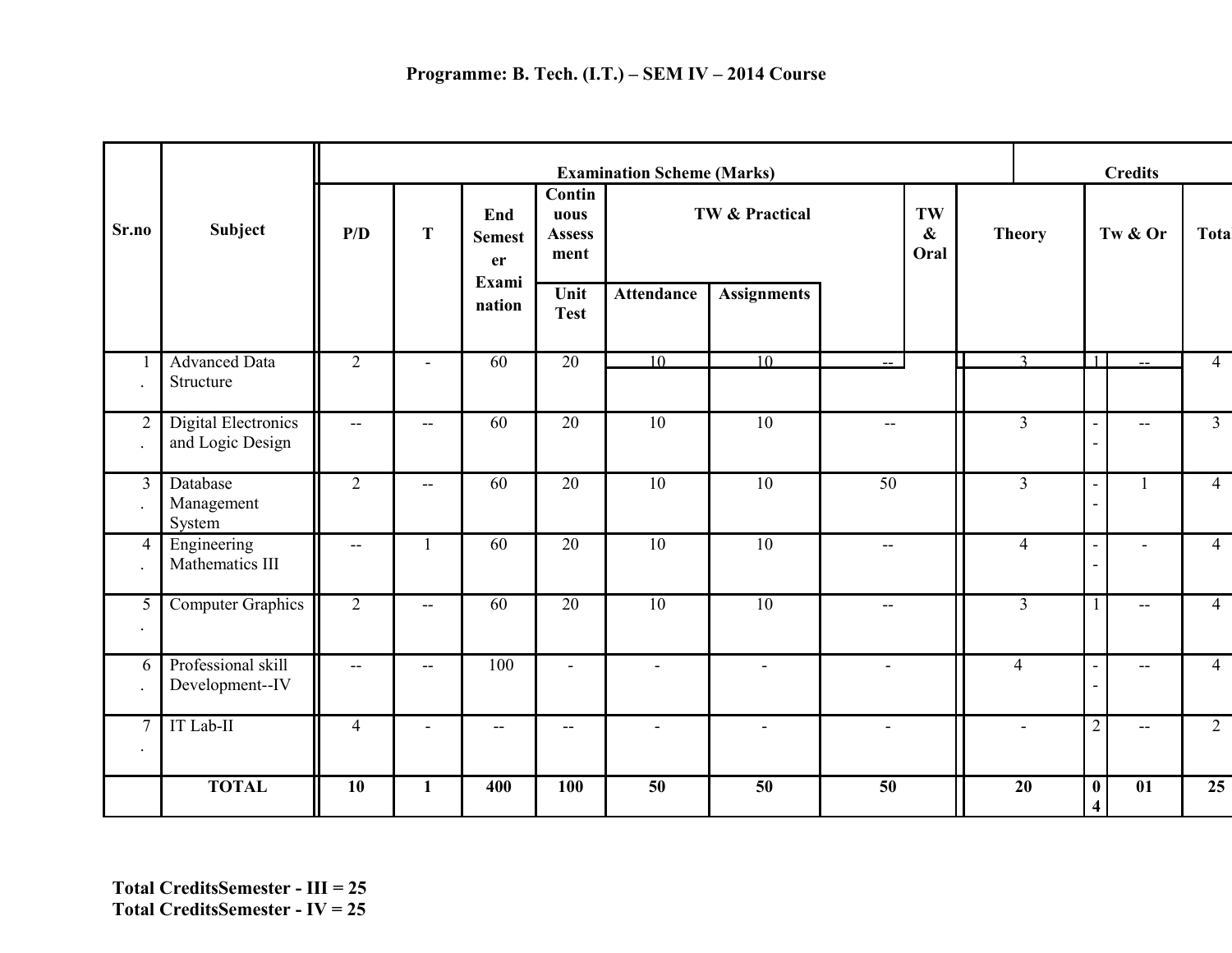**Grand Credits = 50**

# **Fundamentals of Software Engineering**

**Teaching Scheme Examination Scheme Credit Allotted Theory : 3Hrs/Week End Semester Examination : 60 Marks Theory : 3 Tutorial : 1Hr/Week Continuous assessment : 40 Marks**

#### **Course Objectives:**

 To enable students to work in teams and use the latest software technologies to develop and implement creative solutions to complex problems.

#### **Course Prerequisites:**

#### **Students should have knowledge of**

**1)** Developing well-structured, modular programs

**2)** Mathematical knowledge of computer science, including discrete structures, algorithms design and analysis.

#### **Course Outcome:**

#### **Students will be able to:**

**1)** learn appropriateness of software development model for given software system.

**2)** document user requirement using different communication techniques.

**3)** create the analysis model of the system under consideration .

**4)** gain knowledge of data, control and function design concepts

5) understand software quality concepts

**6)** Formulate a testing strategy for a software system,

#### **UNIT-I Introduction to Software Engineering** : **( 6 Hours)**

Definition of Software Engineering, Software characteristics, Applications, Software myths, Software Development Process models: The Waterfall model, Incremental process models, Evolutionary Process models, Component based development process model, The Formal Method Model, Aspect–Oriented software Development, Unified Process, Agile Processes Models.

#### **UNIT-II System Engineering Practices: ( 6 Hours)**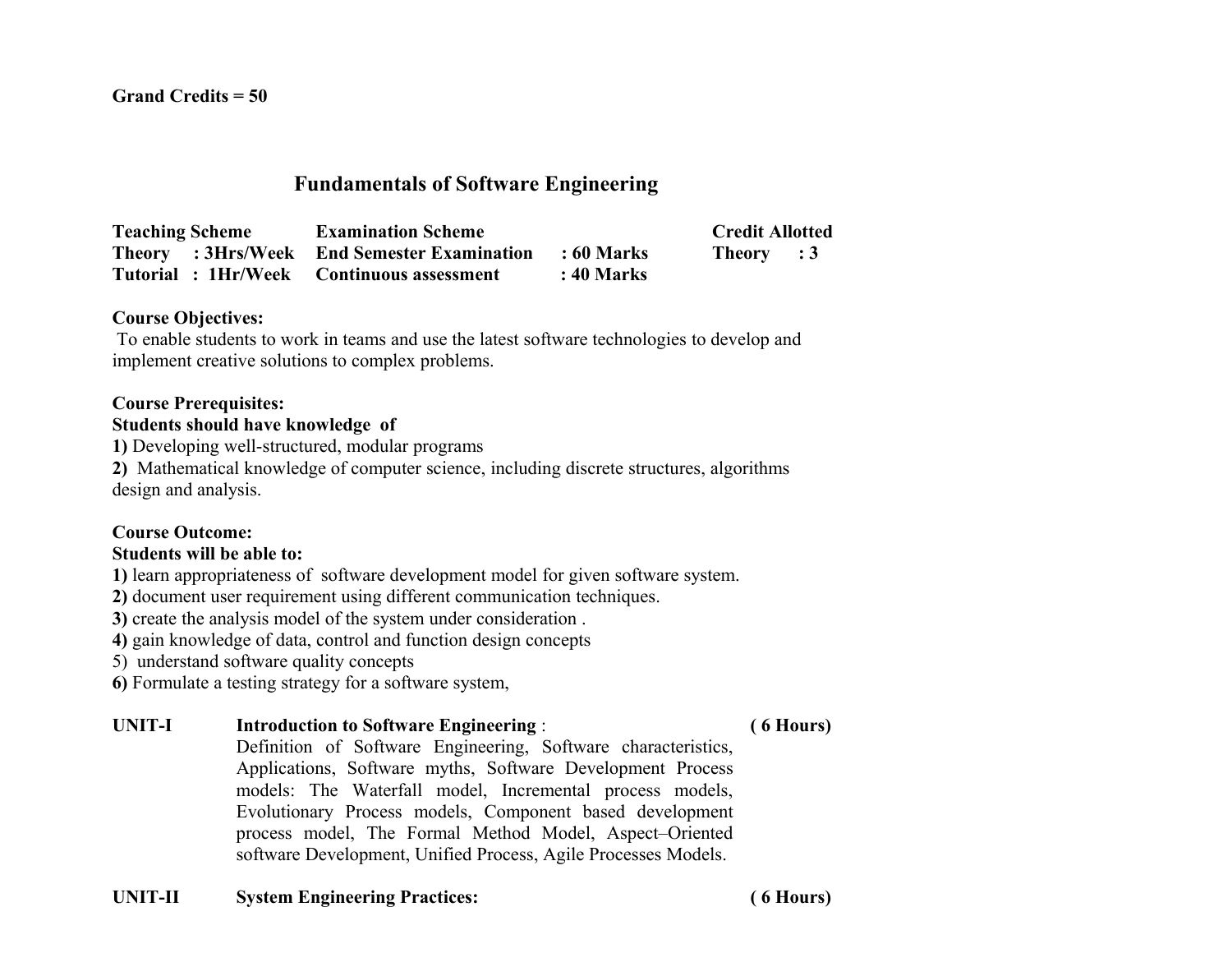Analysis Modeling Principles, Design Modeling Principles, Coding Principles, Testing Principles, Computer based system, System Modeling, System Simulation, System Modeling **Requirement Engineering:** Requirements Engineering Tasks, Initiating Requirement engineering Process, Eliciting requirement, Introduction to SRS format, creating SRS.

- **UNIT-III Analysis and modeling**: Elements of Analysis Model, Analysis **( 6 Hours)** modeling approaches: Data modeling, Scenario based modeling, Flow oriented modeling.
- **UNIT-IV Design Engineering: (6 Hours) System Design:** Design Concepts, The Design model architecture, cohesion and coupling, Data Design, Architectural Styles and Patterns, Architechtural Design, Mapping Data flow into Software Architecture ,User Interface design. **Coding:** TOP-DOWN and BOTTOM-UP structure programming, Information Hiding, Programming Style.
- **UNIT-V Software Change Management : ( 6 Hours)**

 Software configuration management (SCM), Elements of SCM, Base lines, Software configuration items, SCM Repository, SCM process: Version Control, Change Control, Configuration Audit, Status Reporting.

#### **UNIT-VI Testing Strategies: ( 6 Hours)**

Levels of Testing, Functional Testing, Structural Testing, Test Plan, Test Case Specification, Test case design, A strategic approach to software Testing: Verification and Validation Testing, Organizing for software Testing, Software Testing Strategy for conventional Architecture: Unit Testing Integration Testing, Validation Testing, System Testing, Debugging, Whitebox, Black-box testing, Basis path Testing, Control structure testing.

**Assignements:** Implement Study assignments assigned by course faculty . **Text Books:**

**1)** Roger S. Pressman, Software Engineering: A Practitioner's Approach (6/e.) McGraw Hill, 2011.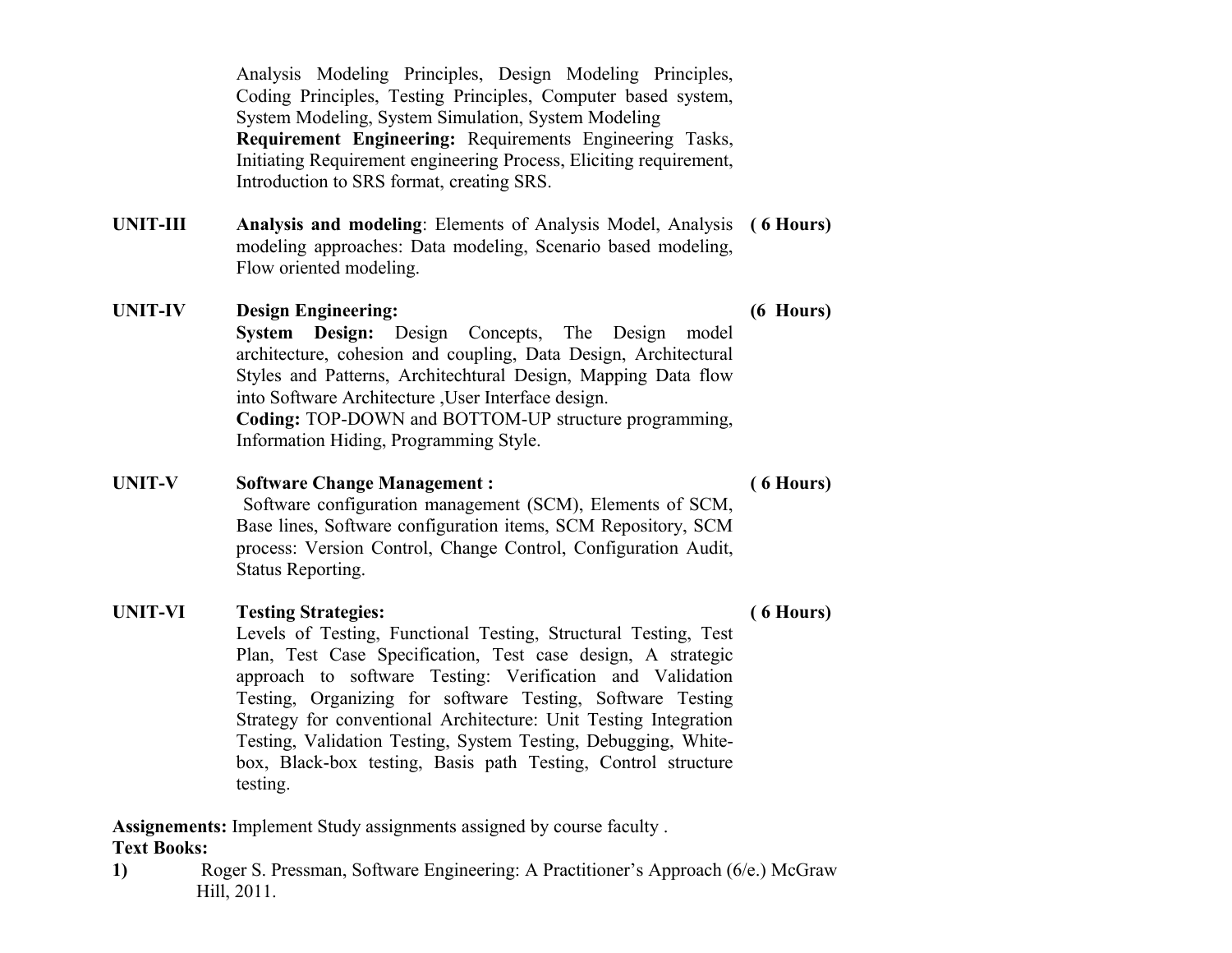- **2)** James F. Peter, Software Engineering An Engineering Approach, John Wiley (2004).
- **3)** Pankaj Jalote, Software Engineering: A Precise Approach , Wiley India, 2010.
- **4)** Ian Sommerville, Software Engineering, Addison-Wesley Publishing Company, (2006) 8th ed.

#### **Reference Books:**

- *1) A Shalloway and J Trott, Design Patterns Explained: A new perspective on object oriented design (2/e), Pearson, 2004.*
- **2)** *Rajib Mall, Fundamentals Of Software Engineering ,PHI Learning Pvt. Ltd 2009*

#### **Syllabus for Unit Test:**

**Unit Test -1 Unit I ,II and III**

**Unit Test -2 Unit IV, V and VI**

# **Discrete Mathematics**

| <b>Teaching Scheme</b> | <b>Examination Scheme</b>                          |                           | <b>Credit Allotted</b> |  |
|------------------------|----------------------------------------------------|---------------------------|------------------------|--|
| Theory : 3 Hrs/Week    | <b>End Semester Examination</b>                    | $: 60$ Marks Theory $: 3$ |                        |  |
|                        | <b>Practical: 2 Hrs/Week Continuous Assessment</b> | : 40 Marks Tw $\&$ Pr : 1 |                        |  |
|                        | Term Work and Practical (Tw & Pr) : 50 Marks       |                           |                        |  |

#### **Course Objectives:**

1. To apply and relate knowledge of mathematics in computer science.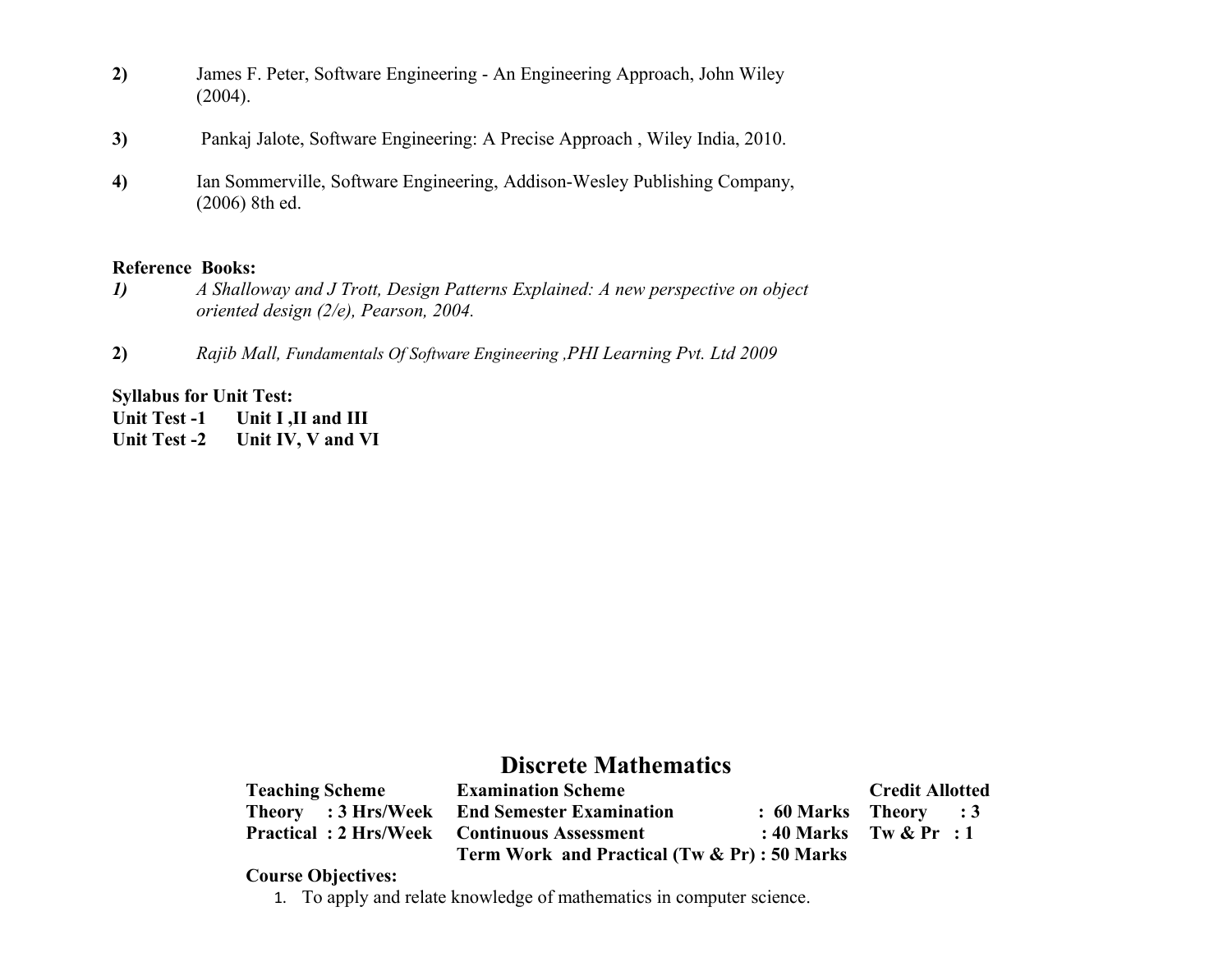- 2. To learn proof theory with propositional calculus and induction.
- 3. To map and express network problem with trees and graphs

**Course Prerequisites:** Students should have fundamental mathematical knowledge.

#### **Course Outcome:**

Students will be able to:

- **1.** Formulate real world problems into statement forms using sets and relations which can be solved or proved mathematically using set theory and logic.
- **2.** Find and map relation between mathematical statements.
- **3.** Design mathematical model from theoretical statements.
- **4.** Find optimum solution using theory of probability.
- **5**. Apply knowledge graphs to solve network problems.
- **6.** Design searching algorithm efficiently by applying tree and tree traversal logic.

| <b>UNIT-I</b>   | <b>Propositional Logic and Proof Theory</b><br>Sets, Set operations, Finite and Infinite sets, Venn diagram, Principle of<br>inclusion and exclusion, Multisets.<br>Propositions, Conditional<br>Propositions, Logical Connectivity, Propositional calculus, Universal and<br>Existential Quantifiers, Normal forms, methods of proofs. | $(06$ Hours) |
|-----------------|-----------------------------------------------------------------------------------------------------------------------------------------------------------------------------------------------------------------------------------------------------------------------------------------------------------------------------------------|--------------|
| <b>UNIT-II</b>  | <b>Relations and Functions</b>                                                                                                                                                                                                                                                                                                          | $(06$ Hours) |
|                 | Properties of Binary Relations, Closure of relations, Warshall's<br>algorithm, Equivalence, Relations and partitions, Partial ordering<br>relations and lattices, Chains and Anti chains. Functions, Composition of<br>functions, Invertible functions, Pigeonhole Principle.                                                           |              |
| <b>UNIT-III</b> | <b>Induction and Recurrence Relations</b><br>Mathematical Induction, Linear Recurrence Relations with constant<br>Coefficients, Homogeneous Solutions, Total solutions, Solutions by the<br>method of generating functions                                                                                                              | $(06$ Hours) |
| <b>UNIT-IV</b>  | <b>Probability</b><br>Basics of permutations and combinations, Discrete Probability,<br>Conditional Probability, Probability distribution: normal, binomial,<br>Poisson, Bernoulli distribution.                                                                                                                                        | $(06$ Hours) |
| <b>UNIT-V</b>   | <b>Graphs</b><br>Basic terminology, multi graphs and weighted graphs, paths and circuits,<br>shortest path in weighted graph, Hamiltonian and Euler paths and circuits,<br>factors of a graph, planer graph and Travelling salesman problem.                                                                                            | $(06$ Hours) |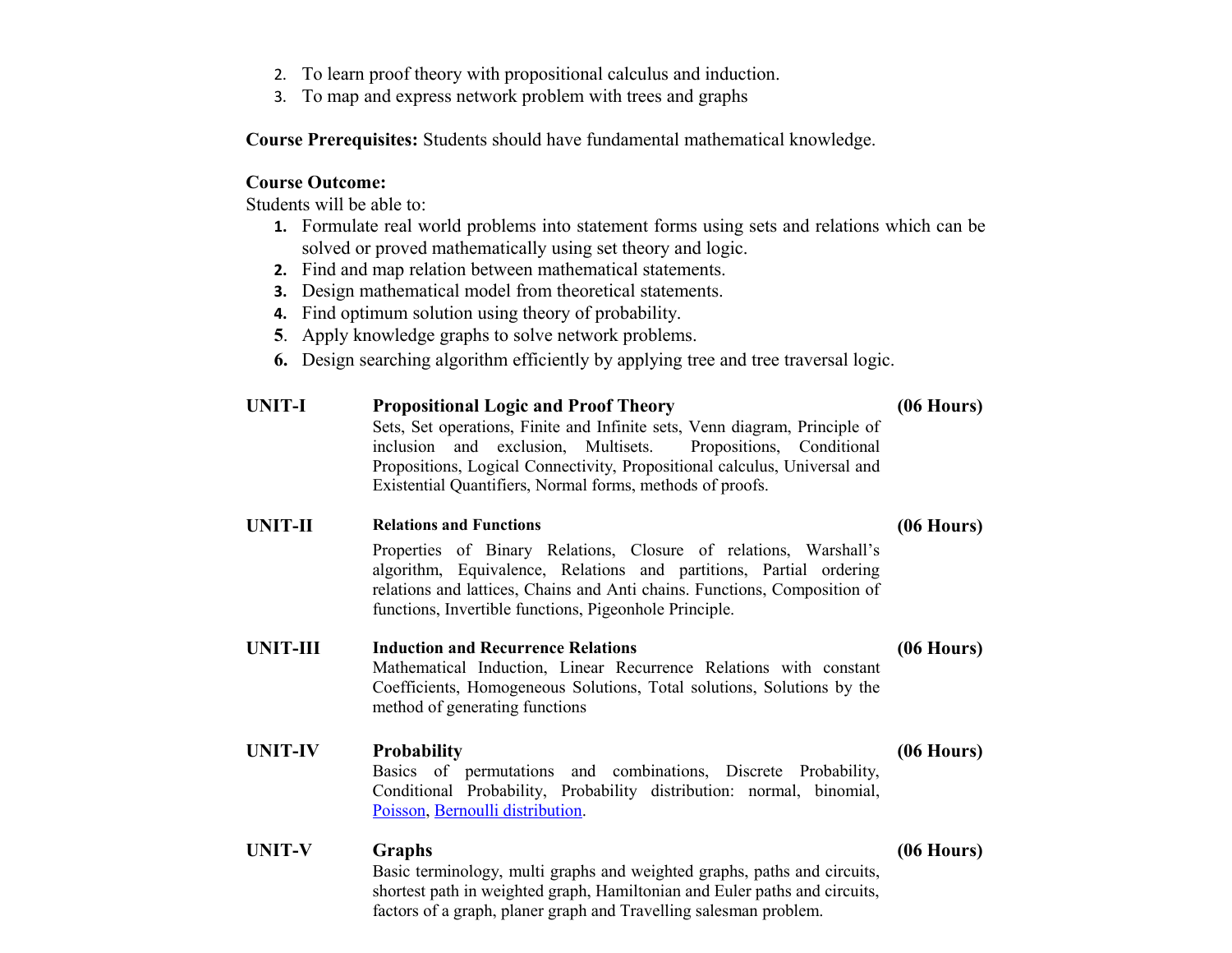#### **UNIT-VI Trees (06 Hours)**

Trees, rooted trees, path length in rooted trees, prefix codes, binary search trees, spanning trees and cut set, minimal spanning trees, Kruskal's and Prim's algorithms for minimal Spanning tree.

#### **Assignment List:**

- **1.** Write a program to implement following set operations.
	- i) Union
	- ii) Intersection
	- iii) Cartesian product
	- iv) Power set
- **2.** Write a program to implement Warshall's algorithm.
- **3.** Write a program to calculate value of polynomial for variable x.
- **4.** Write a program to find fogoh, where  $g(x)$  and  $h(x)$  is taken from user.
- **5.** Write a program to check whether Eulerian circuit is present in the given graph.
- **6.** Write a program to find shortest path between the vertices in given graph.
- **7.** Write a program to create binary search tree for the values taken from user.
- **8.** Write a program to implement various tree traversals.
- **9.** Write a program to implement Kruskal's algorithm.
- **10.** Write a program to implement Prim's algorithm.

#### **Text Books:**

- **1)** Kenneth H. Rosen, Discrete Mathematics and its Applications, 7th Edition, McGraw Hill.
- **2)** Seymour Lipzschutz, M.Lipson, Discrete Mathematics, 3rd Edition, McGraw Hill.

### **Reference Books:**

- **1)** C. L. Liu, D. P. Mohapatra, Elements of Discrete Mathematics: A Computer Oriented Approach, 4th Edition, McGraw Hill.
- **2)** J.P.Tremblay, R. Manohar, Discrete Mathematical Structures With Applications to Computer Science, McGraw Hill.

#### **Syllabus for Unit Test:**

| <b>Unit Test -1</b> | Unit I ,II and III |
|---------------------|--------------------|
| <b>Unit Test -2</b> | Unit IV, V and VI  |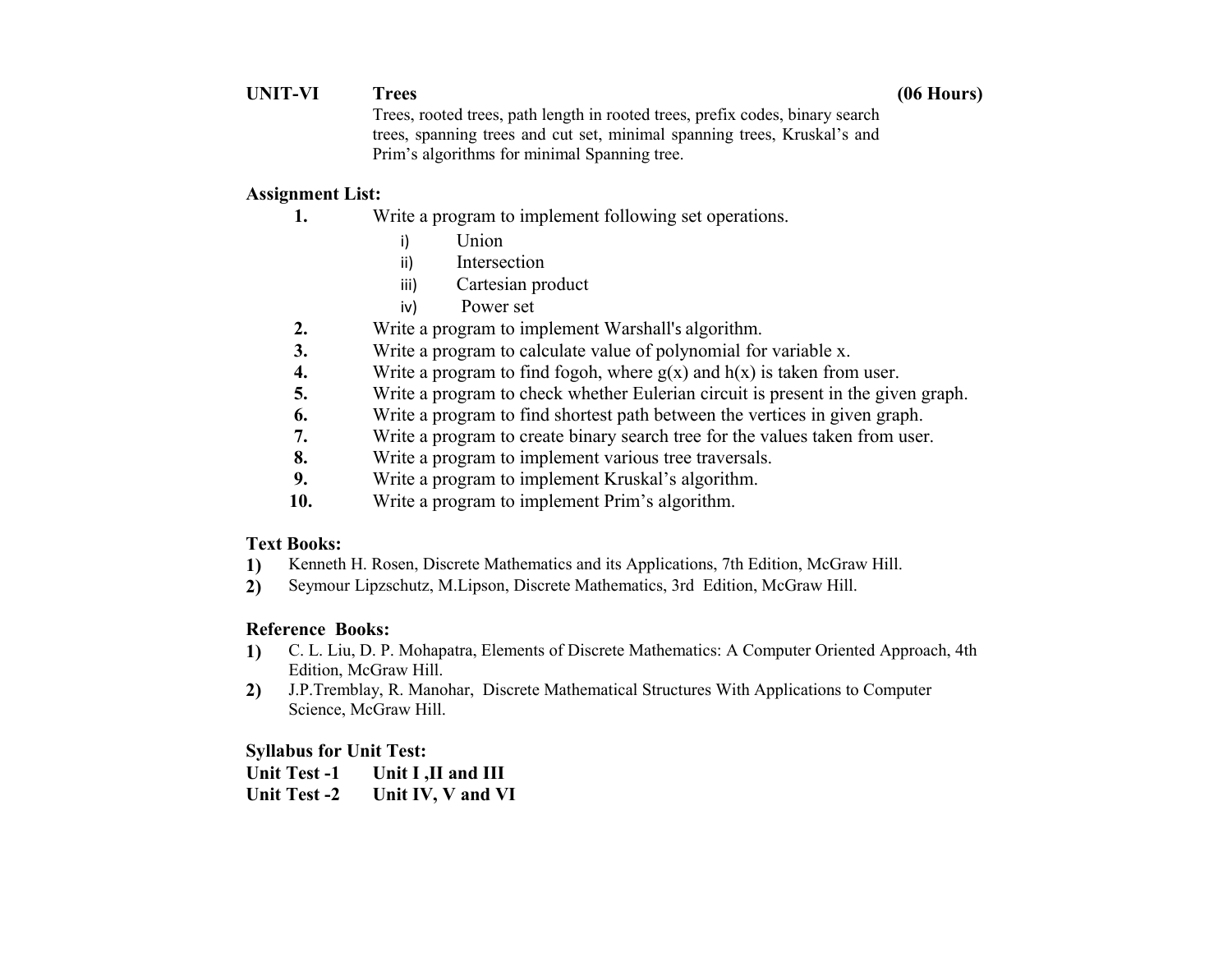|                        |                    | <b>Software Project Management</b>        |  |
|------------------------|--------------------|-------------------------------------------|--|
| <b>Teaching Scheme</b> |                    | <b>Examination Scheme</b>                 |  |
|                        | Theory : 3Hrs/Week | <b>End Semester Examination: 60 Marks</b> |  |
|                        |                    | <b>Continuous assessment</b> : 40 Marks   |  |

# **Credit Allotted Theory: 3**

#### **Course Objectives:**

- 1) To help the students gain understanding of the functions and responsibilities of the manager, and enable them to analyze and understand the environment of the organization.
- 2) To introduce them with techniques used in the performance of managerial job
- 3) Enable them to analyze and understand the environment of an IT organization

#### **Course Prerequisites: N/ A**

**Course Outcome: Students will be able to:**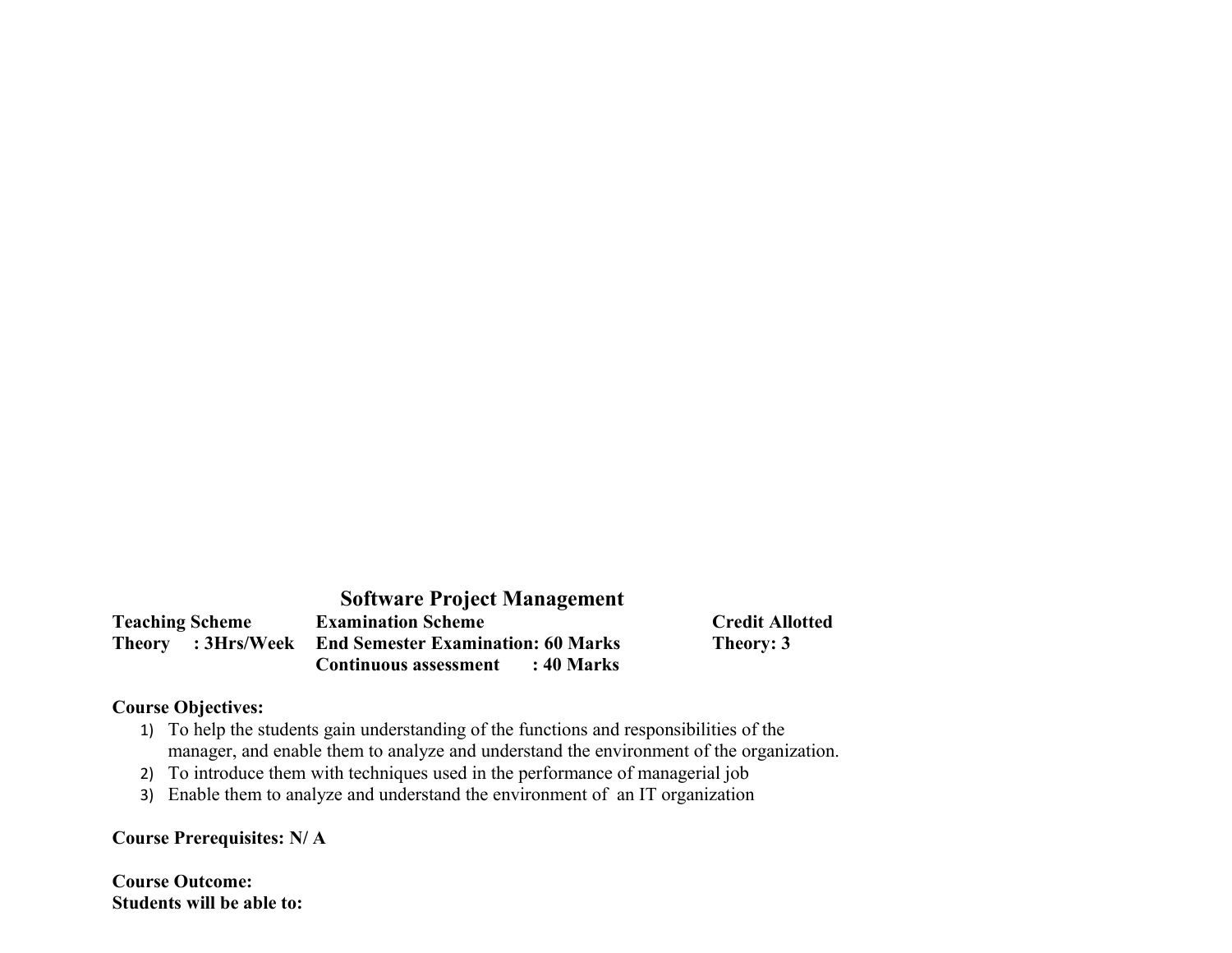- **1)** Understand basic concepts of management functions
- **2)** Understand the process of IT project initiation
- **3)** Understand the IT project planning process
- **4)** Understand the team dynamics of a project team
- **5)** Understand the concepts of quality and process improvement for IT projects
- **6)** Introduce modern concepts in IT management
- **UNIT-I** Conceptual difference between terms Management, Administration and Organization, Functions and Principles of Management, Levels of Management, Type of business organization , Organization structures. **(06 Hours)**
- **UNIT-II** Defining Project management life cycle, Gathering and establishing project **(06 Hours)** requirements, Defining the project goals and Scope management, Risk management, Budgeting a project, Creating a work breakdown structure.
- **UNIT-III** Building project plan, Preparing and implementing the project plan, Project **(06Hours)** schedule, Project network diagram creation and analysis, Project constraints, Tracking project progress and financial obligations, Revising the project plan, Establishing change control, Coping with project delays
- **UNIT-IV** Recruitment and selection, Training, Creating roles and responsibilities, Team **(06 Hours)** Management: Leading, Mechanics, Meetings, Maintaining, Motivating, Conflict Management, Job evaluation and merit rating
- **UNIT-V** Metric Frameworks for software projects, Metrics for process and product **(06 Hours)** quality, Quality of deliverables, Quality assurance and standards, Quality planning and control, Process: Classification, measurement, analysis and modeling, Process change, Six sigma, CMM, CMMI, PCMM, ISO standards.
- **UNIT-VI** Knowledge management: Definition, needs, techniques and architecture. **(06 Hours)** Learning Organizations, Knowledge management system life cycle, Knowledge workers and knowledge audits, Supply chain management, Change management, Stress management, Credit rating of software projects, Intellectual property rights and Cyber laws

#### **Assignment List: N/ A**

#### **Text Books:**

- **1)** Joseph Phillips, "IT Project Management", Tata McGraw-Hill 2003 Edition
- **2)** Pankaj Jalote, "Software Project Management", Addison-Wesley, 2002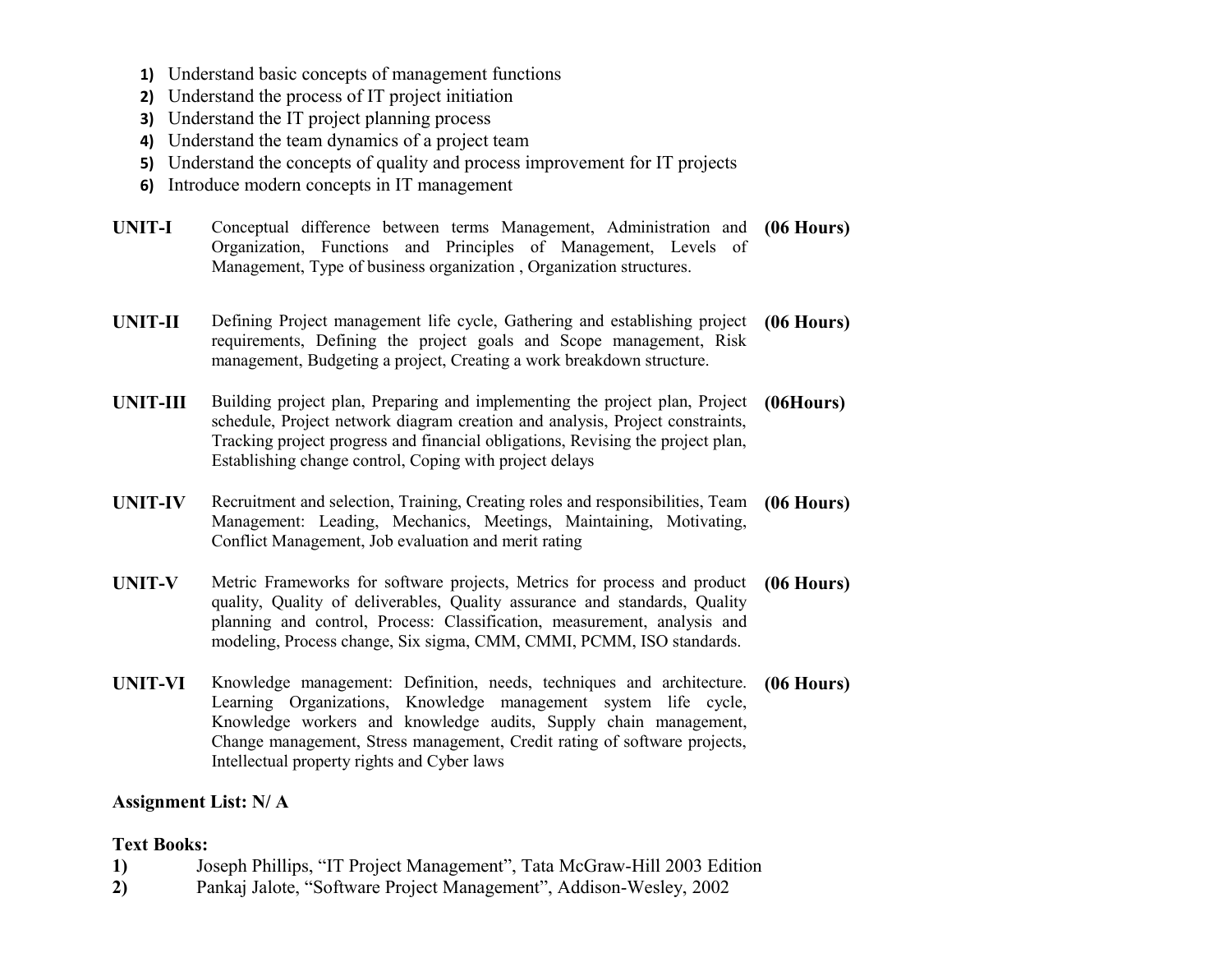#### **Reference Books:**

- **1)** Kathy Schwalbe, "Information Technology Project Management", Cengage Learning, 7 th Edition
- 2) Rajib Mall, "Fundamentals of Software Engineering", PHI Learning, 2009, 3<sup>rd</sup> Edition
- **3)** Ian Sommerville, "Software Engineering", Pearson Education India
- **4)** Roger S. Pressman, "Software Engineering: A Practitioner's Approach",Palgrave Macmillan
- **5)** Elias M. Awad Hassan M. Ghaziri, "Knowledge Management" , Pearson Education
- **6)** By Harold R. Kerzner, "Project Management: A Systems Approach to Planning, Scheduling, and Controlling", John Wiley & Sons Inc.,  $10<sup>th</sup>$  Edition
- **7)** Debora J. Halbert, "Resisting Intellectual Property", Taylor and Francis Group, Routledge-2007

#### **Syllabus for Unit Test:**

- Unit Test -1 Unit I ,II and III
- **Unit Test -2 Unit IV,V and VI**

# **Data Structures and Files**

| <b>Teaching Scheme</b>                             | <b>Examination Scheme</b>                           |                           | <b>Credit Allotted</b> |  |
|----------------------------------------------------|-----------------------------------------------------|---------------------------|------------------------|--|
|                                                    | <b>Theory</b> : 3 Hrs/Week End Semester Examination | $: 60$ Marks Theory $: 3$ |                        |  |
| <b>Practical: 2 Hrs/Week Continuous Assessment</b> |                                                     | : 40 Marks Tw $\&$ Pr : 1 |                        |  |
|                                                    | Term Work and Practical (Tw & Pr): 50 Marks         |                           |                        |  |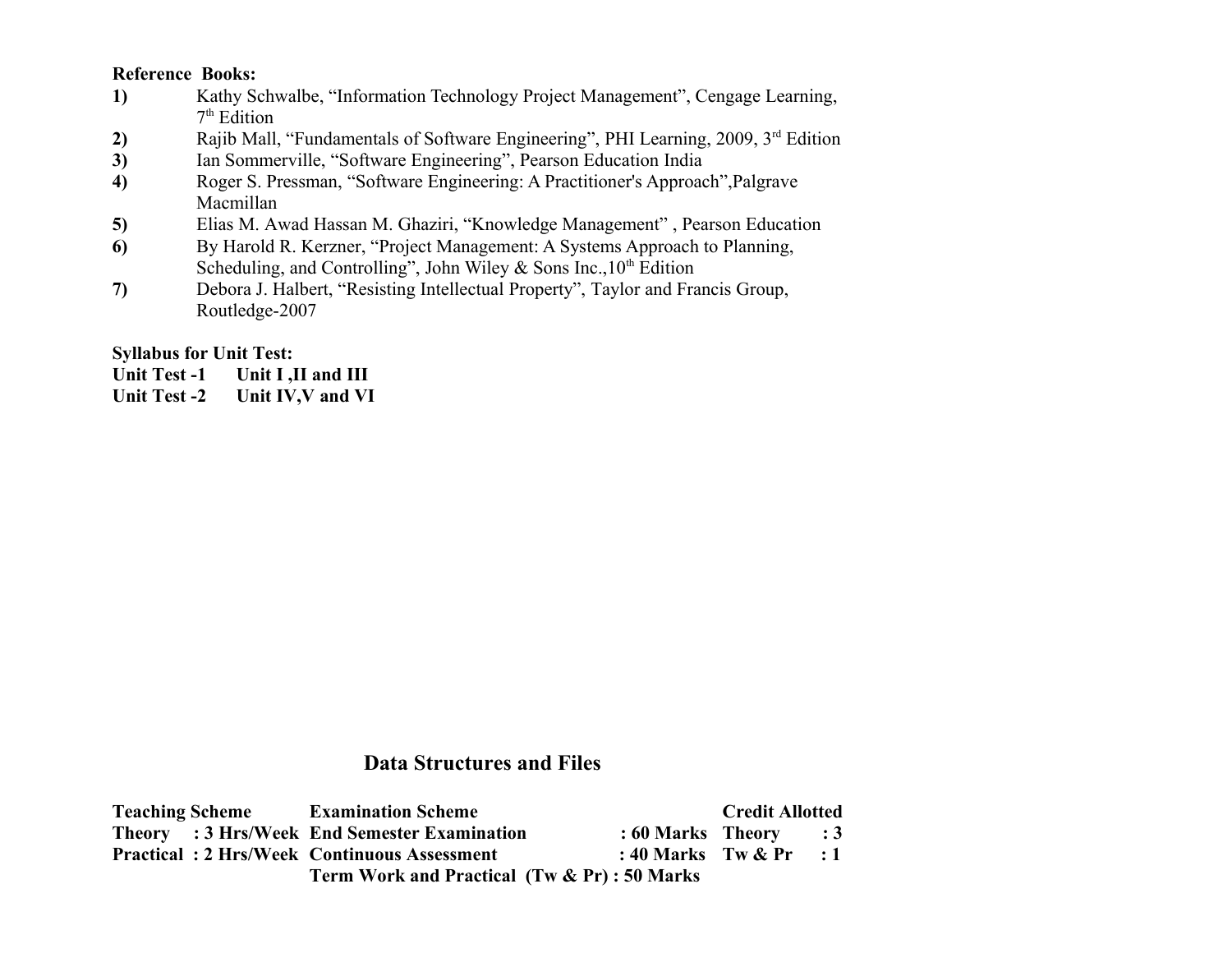#### **Course Objectives:**

- **1.** To study fundamentals of data stuctures
- **2.** To implement linear sequential and linked organization data structures
- **3.** To study fundamentals of Files and hashing

#### **Course Prerequisites:**

### **Students should have knowledge of**

- **1)** 'C' programming
- **2)** Basics of OOP

#### **Course Outcome:**

#### **Students will be able to:**

- **1)** Understand the fundamentals of data structure.
- **2)** Implement linear sequential data structures.
- **3)** Implement linear linked orgnization data structures.
- **4)** Implement non-linear linked orgnization data structures.
- **5)** Implement searching, sorting techniques.
- **6)** Understand Hashing terms and techniques.

#### **UNIT-I Review of 'C' programming** Arrays, Pointers, Structure, Functions, Recursive Function

**(06 Hours)**

**Introduction to Data Structures:** Concept of Data object, Data structure, Abstract Data Types (ADT), realization of ADT in 'C'. Types of data structures. Algorithm Analysis: Definition and Characteristics of Algorithm, Analyzing Programs, Time and Space Complexity, Big 'O' Notation, Graphical Representation of Time Complexity, best, Average and Worst Case of Complexity

# **UNIT-II Linear Data Structures using Sequential Organization:**

**(06 Hours)**

Concept of sequential organization, arrays as ADT, sparse matrix, Polynomial representation using array.

**Stack:** Concepts, Operations on Stacks, Multi-stack, Application of Stack: Polish notation (infix, prefix, postfix expressions), Conversion and Evaluation of expressions

**Queue:** Concept, Operations on Queue, Circular Queue, Priority Queue, Double Ended Queue, Applications of Queue

#### **UNIT-III Linear Data Structure Using Linked Organization: (06 Hours)**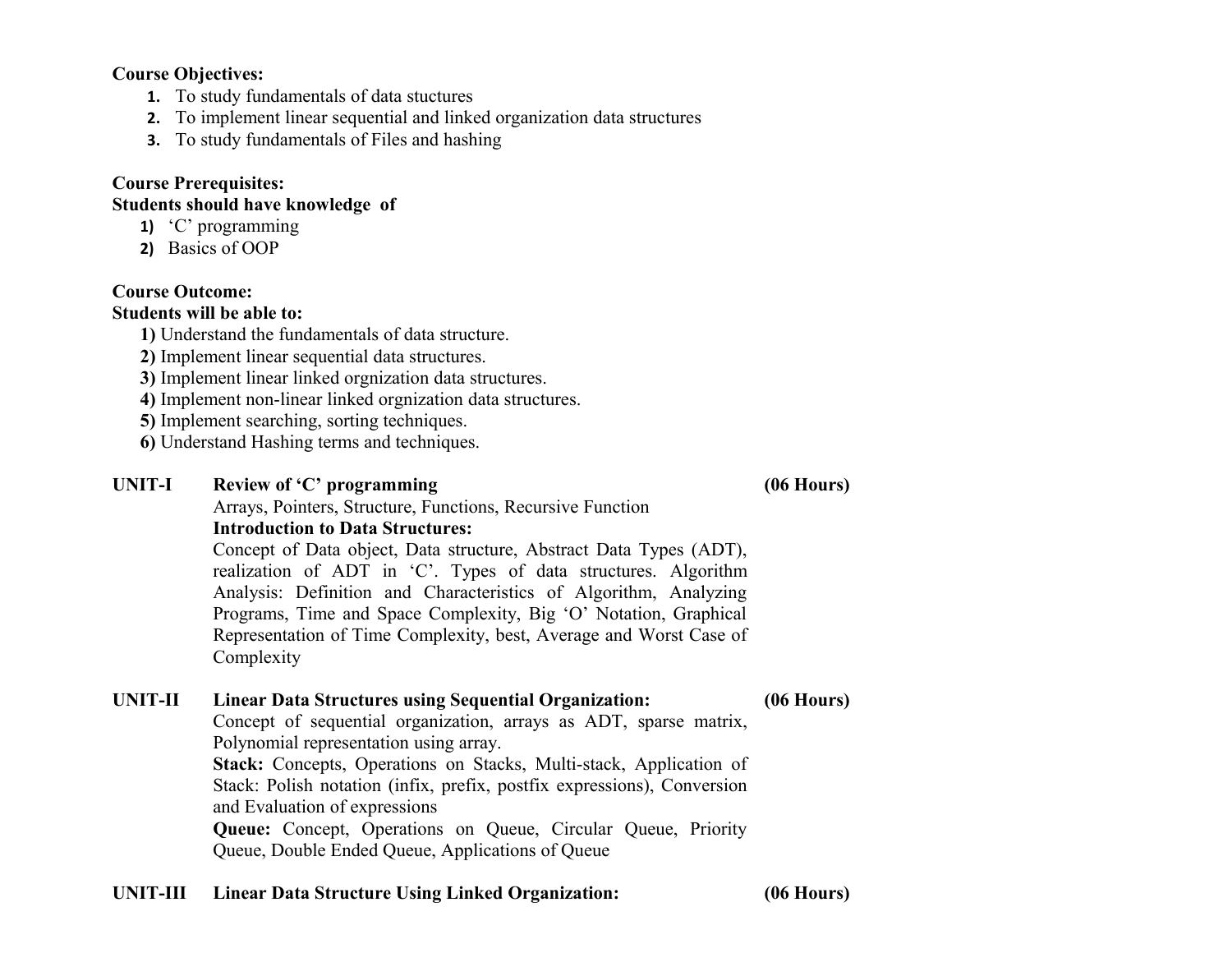Linear Data Structures using Linked Organization, Limitations of static memory allocation, Dynamic memory allocation in C. Single Linked List, Double Linked List, Circular Linked List, Generalized Linked List, Application of DLL in dynamic storage management, garbage collection and compaction

#### **UNIT-IV Non-Linear Data Structure:**

**Trees**: Basic terminology, Binary Trees, representation and operatations of binary tree, Binary tree traversal (Inorder, Postorder, Preorder), Threaded Binary Tree, Binary Search Tree (Weighted BST), AVL Tree

**Graphs:** Basic terminology, Representation of Graph using adjacency Matrix, List and Multilist, Graph Traversal (DFS & BFS), Spanning Tree. Kruskal's and Prim's Algorithm for MST, Dijkstra's algorithm for shortest Path.

#### **UNIT-V Sorting and Searching Techniques:**

#### **(06 Hours)**

**Sorting:** Need of Sorting and Searching, Internal & External sorting. Bubble sort, Selection sort, Insertion sort, Shell sort, Radix sort, Quick sort, Heap sort, Merge sort. Analysis of sorting techniques, **Searching:** Sequential search, Binary search, Fibonacci search

#### **UNIT-VI File Organization and Hashing:**

**(6 Hours)**

Introduction to files, File Structure: Concepts of fields, records and files, Sequential, Indexed and Relative/Random access files, File Organization, Indexing **Hashing:** symbol table, Hash tables, Hashing Functions, Overflow Handling and Collision Resolution strategies

#### **Assignment List:**

- **1.** Write a Program to implement ibonacci series, factorial of no and checking for prime no.
- **2.** Write a Program to implement functions for Stack, Queue and Circular Queue data structure.
- **3.** Write a Program to convert expression from
	- 1. Infix to Prefix
	- 2. Infix to Postfix
- **4.** Write a Program to implement polynomial operations
- **5.** Write a Program to implement Sparse Matrix operations

#### **(06 Hours)**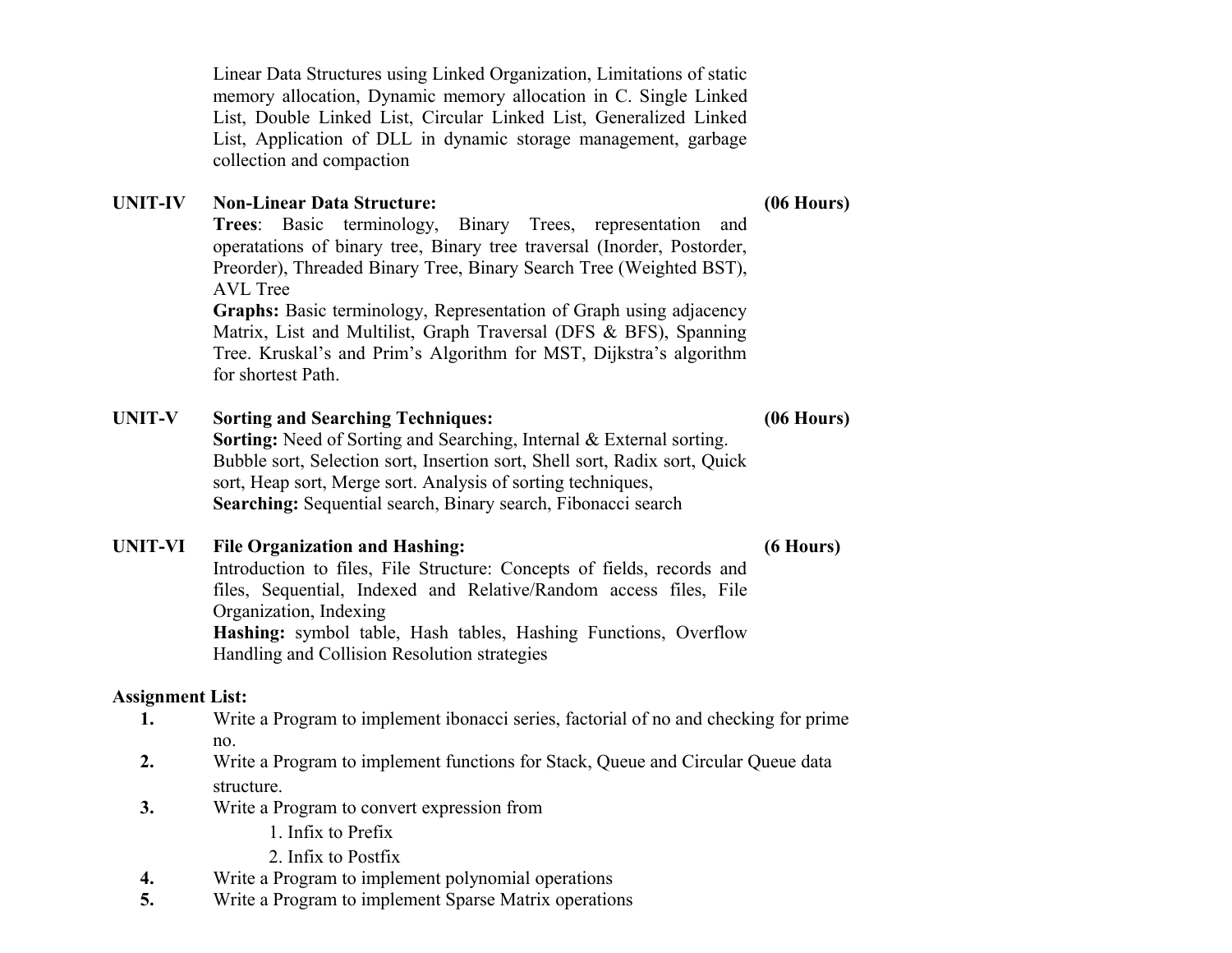- **6.** Write a menu driven program to implement Singly Linked List for basic operations
- **7.** Write a menu driven program that implements Doubly Linked List for basic operations
- **8.** Write a Program to implement Binary Search Tree and Traversal in BST(Inorder, Preorder, Postorder)
- **9.** Write a Program to implement Threaded Binary Tree and its Traversals.
- **10.** Write a Program to implement Breadth First search and Depth First Search in graph.
- **11.** Write a C Program to implement Linear and Binary Search
- **12.** Write a Program to implement sorting methods. (Bubble sort, Selection sort, Insertion sort, Quick sort )

#### **Text Books:**

- **1.** S. Lipschutz, "Data Structures", McGraw Hill Pub.
- **2.** Y. Langsm, M. Augentin, A. Tanenbaum, "Data Structure Using C and C++", Pearson Education
- 3. R. Gilberg, B. Forozon, "Data Structure: A pseudo code approach with C"

#### **Reference Books:**

- **1.** Ellis Horowitz, Sartaj Sahni, "Data Structures, Algorithms & Applications Inc++, University Press", 2nd Edition
- **2.** [Trembley Jean Paul,](https://www.google.co.in/search?tbo=p&tbm=bks&q=inauthor:%22Trembley+Jean+Paul%22) [Sorn Soon Paul G,](https://www.google.co.in/search?tbo=p&tbm=bks&q=inauthor:%22Sorn+Soon+Paul+G.%22) "An Introducton to Data Structures with Applications", Tata McGraw-Hill Publishing Company, 2008

#### **Syllabus for Unit Test:**

- Unit Test -1 Unit I ,II and III
- **Unit Test -2 Unit IV, V and VI**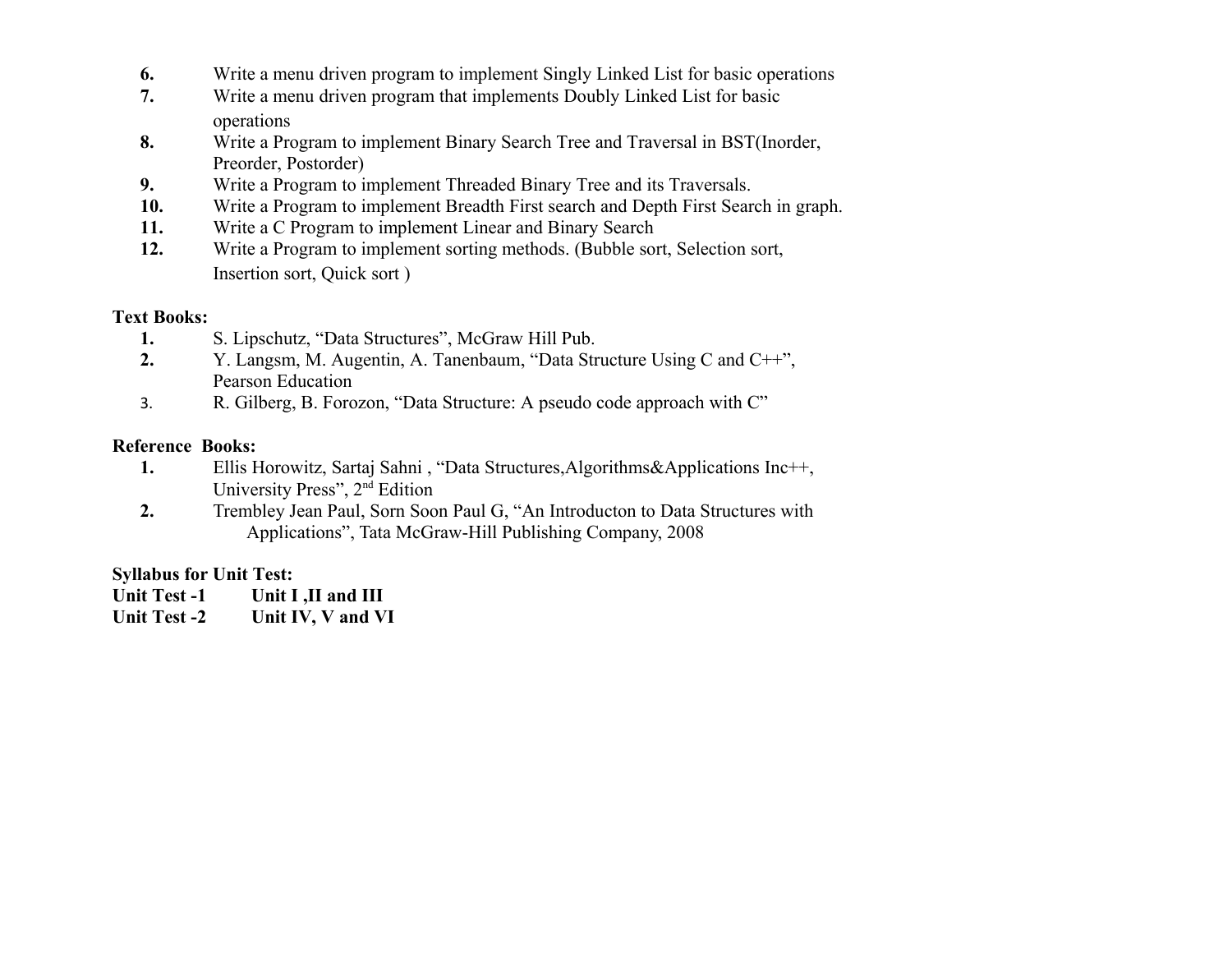# **Platform Independent Programming Paradigm**

| <b>Teaching Scheme</b>                             | <b>Examination Scheme</b>                     |              | <b>Credit Allotted</b> |      |
|----------------------------------------------------|-----------------------------------------------|--------------|------------------------|------|
|                                                    | Theory : 3 Hrs/ Week End Semester Examination | : 60 Marks   | Theory : 3             |      |
| <b>Practical: 2 Hrs/week Continuous assessment</b> |                                               | $: 40$ Marks | Tw & Or                | - :1 |
|                                                    | Term Work and Oral (Tw & Or) : 50 Marks       |              |                        |      |

#### **Course Objectives:**

- 1) To provide an understanding of Platform Independent Programming
- 2) To instill basics of Ruby, Python and Web-applications

#### **Course Prerequisites:**

Students should have knowledge of

- 1) C, C++
- 2) Basic Knowledge of Computing terminologies

### **Course Outcome:**

Students will be able to:

- 1) Convey basic concepts of cross platform software development.
- 2) Analyze programs in Ruby and Python.
- 3) Demonstrate JAVA concepts in terms of OOP.
- 4) Analyze the concepts of HTML and CSS for creating webpages.
- 5) Analyze the applications of Cross Platform Programming.
- 6) Describe the architecture of JUCE.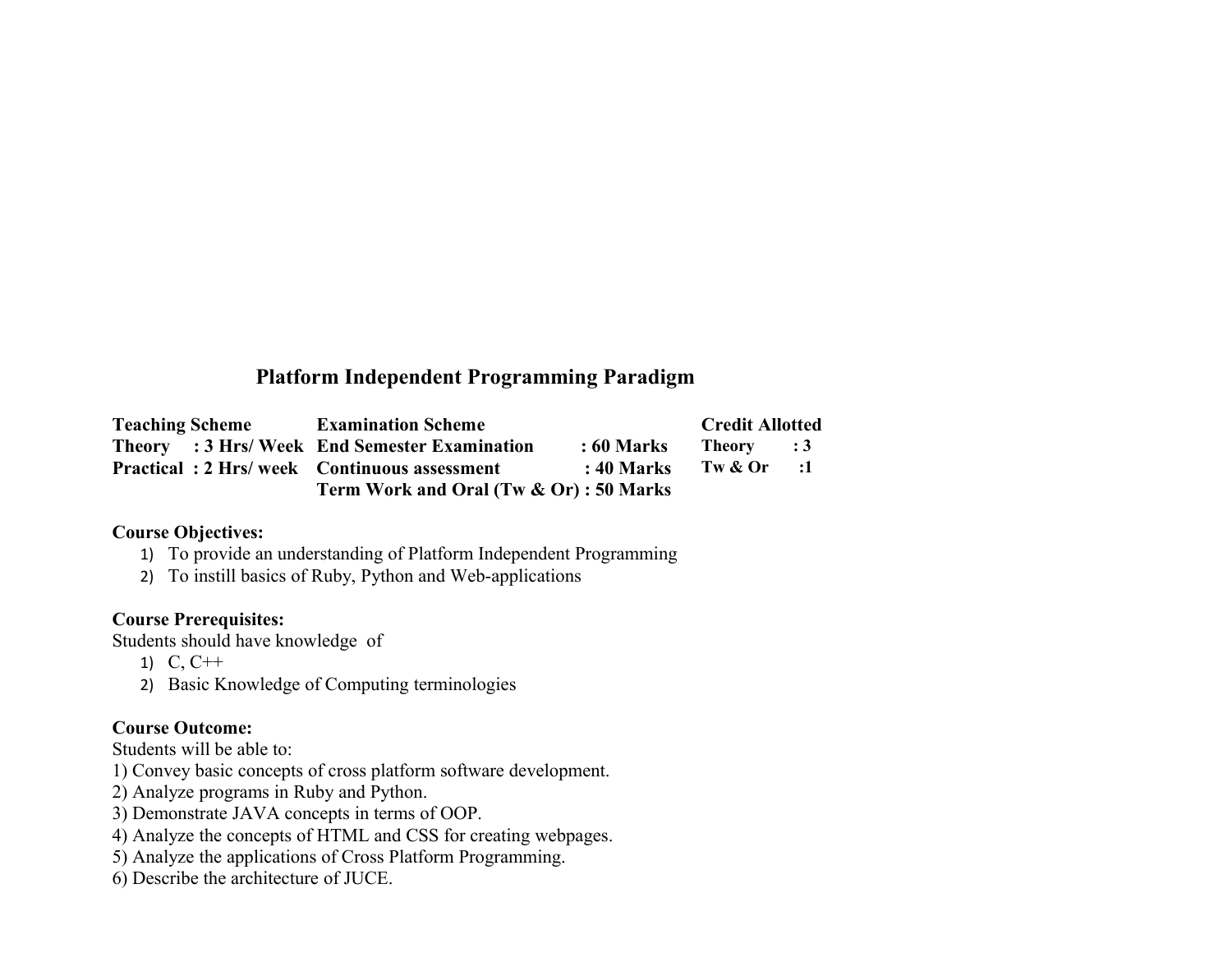| <b>UNIT-I</b>                  | Introduction<br>Cross platform software development, Software Platforms,<br>Operating Systems – introduction and its relevance to application<br>software, Scripting, Compilers and Interpreters.                         | $(06$ Hours) |
|--------------------------------|---------------------------------------------------------------------------------------------------------------------------------------------------------------------------------------------------------------------------|--------------|
| <b>UNIT-II</b>                 | <b>Ruby Programming Language</b><br>Semantics, Syntax, data types – strings $\&$ collections, conditional<br>statements and loops, Implementation of Class.                                                               | $(06$ Hours) |
| <b>UNIT-III</b>                | Java<br>Architecture, JVM, Byte code, data types, conditional statements<br>and loops, functions.                                                                                                                         | $(06$ Hours) |
| <b>UNIT-IV</b>                 | <b>Python</b><br>Semantics, Syntax, data types, statements, methods.                                                                                                                                                      | $(06$ Hours) |
| <b>UNIT-V</b>                  | <b>Internet</b><br>Web servers, Browsers, Webpages, Introduction to Scripting<br>languages, Basics of HTML and CSS.                                                                                                       | $(06$ Hours) |
| <b>UNIT-VI</b>                 | <b>Applications</b><br>Cross platform development & challenges, Cross platform mobile<br>development, HTML5.<br><b>JUCE</b><br>Introduction, JUCE Module Format, Introjucer, Data Structure,<br>Working with Media Files. | $(06$ Hours) |
|                                | Assignment List: (Term work shall consist of Six assignments from above syllabus.)                                                                                                                                        |              |
| 1)                             | Demonstrate the programming model of Ruby using a simple example.<br>Discuss OOP features available in JAVA.                                                                                                              |              |
| 2)<br>3)                       | Summarize at least 10 Methods of Python.                                                                                                                                                                                  |              |
| 4)                             | Write a Case Study of JUCE Module Format.                                                                                                                                                                                 |              |
| $\mathcal{D}$<br>6             | Explain the various types of CSS with suitable example.<br>Compare HTML webpage with HTML5 webpage.                                                                                                                       |              |
| <b>Text Books:</b><br>1)<br>2) | "System Software and Operating System" - D M Dhamdhere (Tata McGraw Hill)<br>"The Ruby Programming Language" - David Flanagan & Yukihiro Matsumoto<br>(O'Reilly Media)                                                    |              |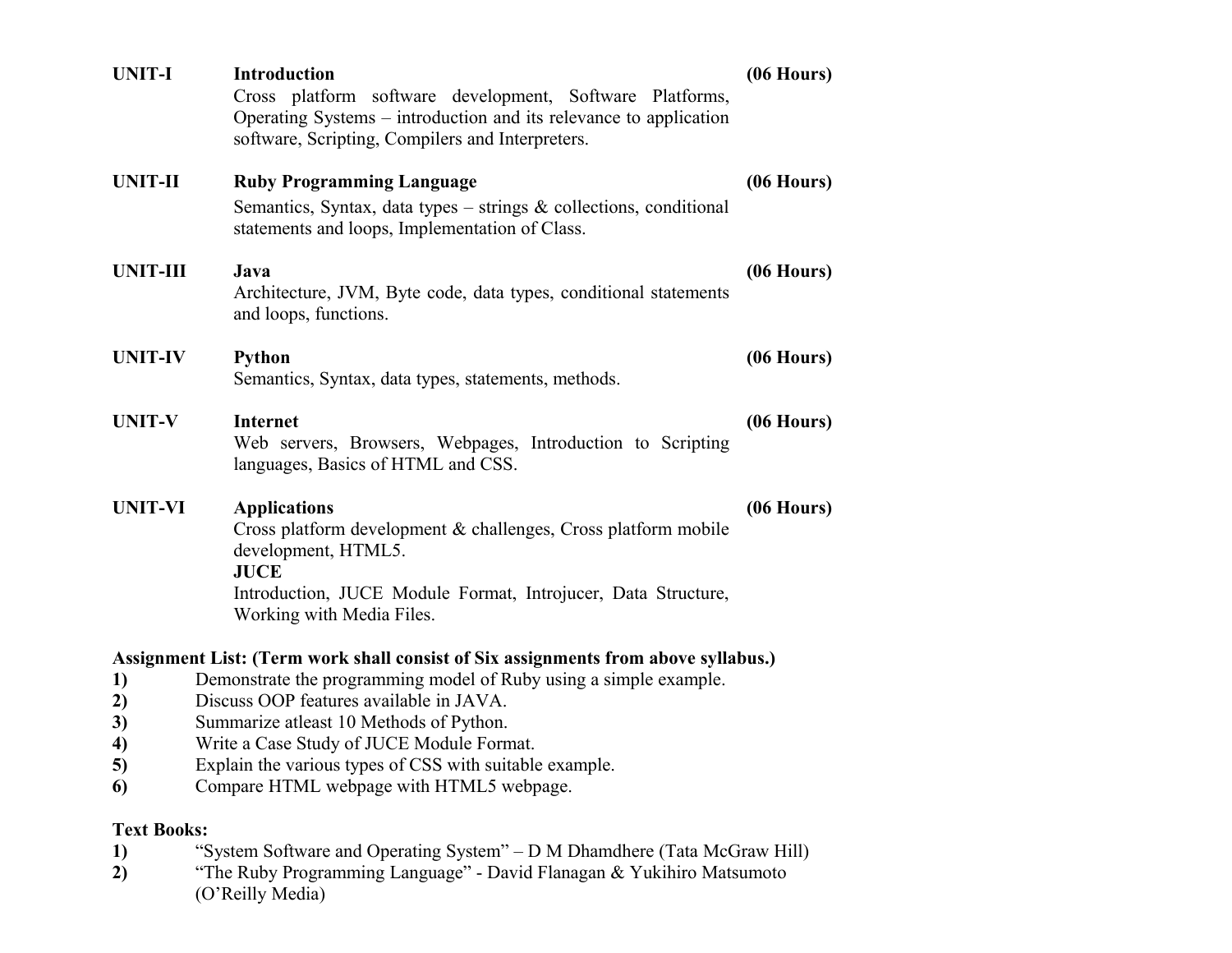- **3)** "Java The Complete Reference" Herbert Schildt( McGraw Hill )
- **4)** "Think Python" - [Allen Downey](http://www.flipkart.com/author/allen-downey) (O'Reilly)
- **5)** "Web Technologies" Black Book (Dreamtech Press)
- **6)** "Getting started with JUCE" Martin Robinson (PACKT Publishing)

#### **Reference Books:**

**1)** "Professional Cross-Platform Mobile Development" - Scott Olson, John Hunter(Wrox Publication)

#### **Syllabus for Unit Test:**

**Unit Test -1 Unit I ,II and III**

**Unit Test -2 Unit IV,V and VI**

# **ITL - I**

| <b>Teaching Scheme</b> | <b>Examination Scheme</b>                                      | <b>Credit Allotted</b> |
|------------------------|----------------------------------------------------------------|------------------------|
|                        | <b>Practical: 4 Hrs/Week Practical and Term Work: 50 Marks</b> | Tw $\&$ Pr : 2         |

#### **Course Objectives: To**

- 1) Apply concepts of programming language to meet the requirements specified.
- 2) Sketch an outline of a website with GUI.
- 3) Solve various problems during development of website.
- 4) Analyze the given requirement to design the pages for a website.
- 5) Test the functionalities required.
- 6) Design web application on an internet.

#### **Course Prerequisites:**

#### **Students should have knowledge of**

- 1) Programming language
- 2) Presentation layer, properties

#### **Course Outcome:**

#### **Students will be able to:**

- 1) Design the layout of a website
- 2) Maintain the presentation logic and business logic
- 3) Solve customers' requirement by designing web pages
- 4) Understand principals of GUI
- 5) Validate the component's role and functionalities associated with it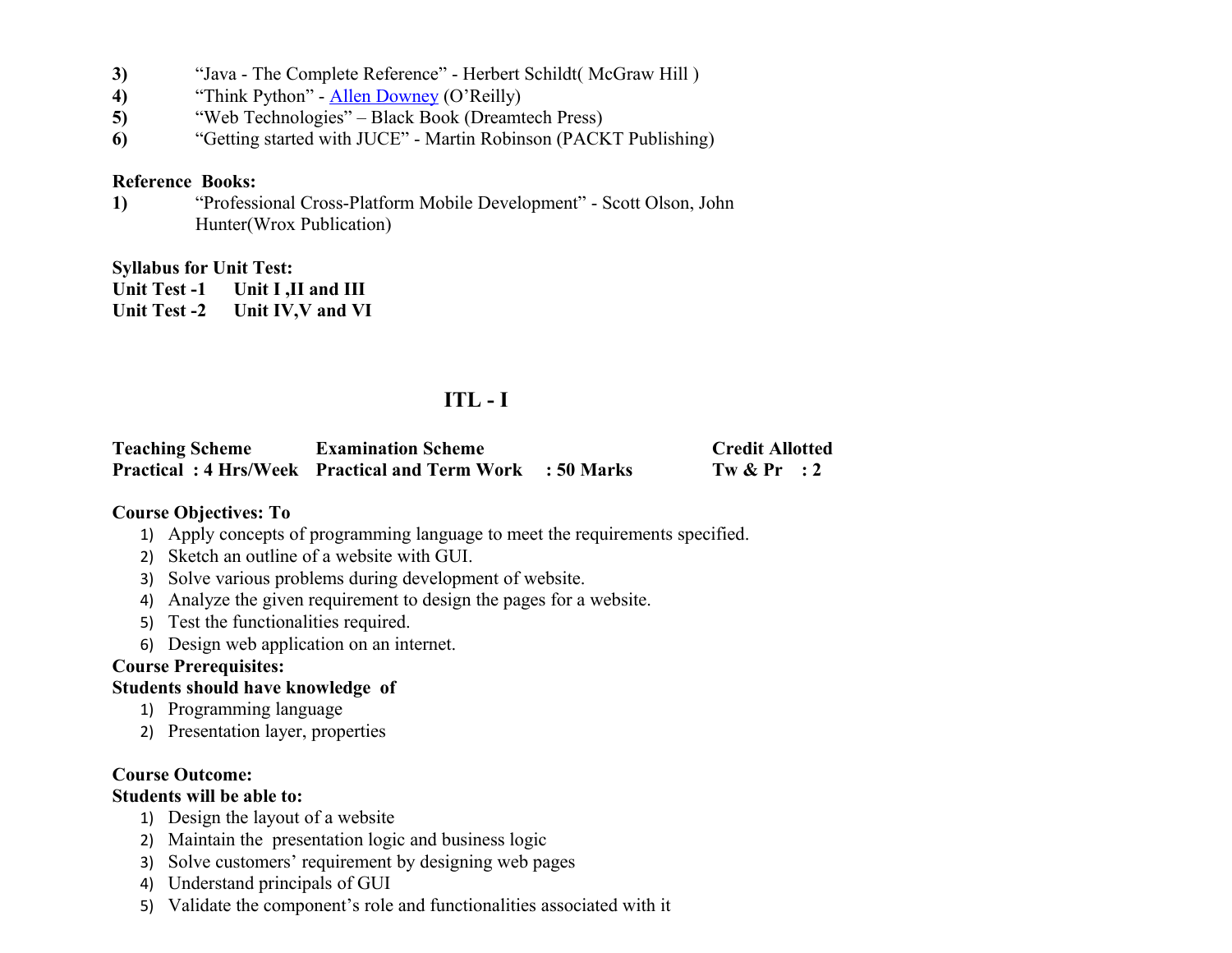- 6) Design website using various client side and server side scripting.
- **UNIT-I Introduction to an Internet**: Introduction to internet and its **(06 Hours)** applications, E- mail, telnet, FTP, e-commerce, video conferencing, e-business. Internet service providers, domain name server, World Wide Web and its evolution, uniform resource locator (URL), browsers - internet explorer, netscape navigator, opera, firefox, chrome, mozilla. Search engine, web saver apache, IIS, proxy server, HTTP protocol.
- **UNIT-II HTML** : HTML Tag Reference, Global Attributes, Event **(06 Hours)** Handlers, Document Structure Tags, Formatting Tags, Text Level formatting, Block Level formatting, List Tags, Hyperlink tags, Image and Image maps, Table tags, Form Tags, Frame Tags, Executable content tags. Imagemaps : What are Imagemaps Client-side Imagemaps, Server-side Imagemaps, Using Serverside and Client-side Imagempas together, alternative text for Imagemaps, Tables : Introduction to HTML tables and their structure, The table tags, Alignment, Aligning Entire Table, Alignment within a row, Alignment within a cell, Attributes, Content Summary, Background color, Adding a Caption, Setting the width, Adding a border, Spacing within a cell, Spacing between the cells, spanning multiple rows or columns, Elements that can be placed in a table. Passing form data Style Sheets : What are style sheets, Why are style sheets valuable Different approaches to style sheets, Using Multiple approaches, Linking to style information in s separate file, Setting up style information, Using the tag, embedded style information.
- **UNIT-III JavaSript:** Introduction, Client-Side JavaScript, Server-Side **(06 Hours)** JavaScript, JavaScript Objects, JavaScript Security, Operators : Assignment Operators, Comparison Operators Defining Event Handlers, event, onAbort, onBlur, onChange, onClick, onDblClick, onDragDrop, onError, onFocus, onKeyDown, onKeyPress, onKeyUp, onLoad, onMouseDown, onMouseMove, onMouseOut, onMouseOver, onMouseUp, onMove, onReset, onResize, onSelect, onSubmit, onUnload.
- **UNIT-IV XML** : Introduction to XML, Anatomy of an XML, document, **(06 Hours)**Creating XML Documents, Creating XML DTDs, XML Schemas,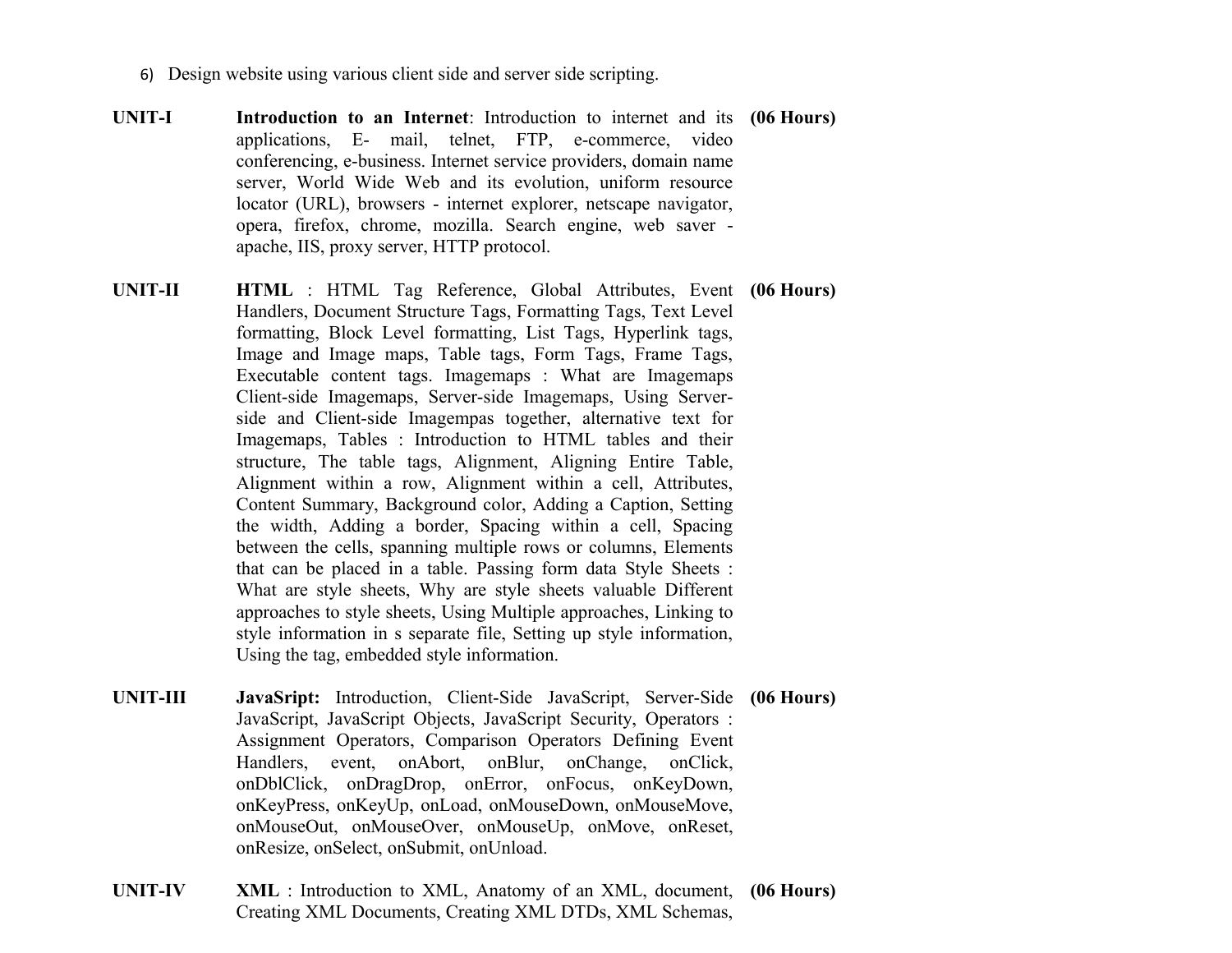XSL.

- **UNIT-V PHP** : Why PHP and MySQL?, Server-side web scripting, Installing PHP, Adding PHP to HTML, Syntax and Variables, Passing information between pages, Strings, Arrays and Array Functions, Numbers, Basic PHP errors / problems. **(06 Hours)**
- **UNIT-VI Advanced PHP and MySQL** : PHP/MySQL Functions, Displaying queries in tables, Building Forms from queries, Basic CRUD functionalities using PHP, Cookies and HTTP, Type and Type Conversions, E-Mail. **(06 Hours)**

#### **Assignment List:**

- **1)** Design a web page for Department of Information Technology, BVUCOE, Pune.
- **2)** Develop a website using CSS alignment.
- **3)** Simulate e-album of images using Imagemap.
- **4)** Maintain database of student using XML and publish the data on a web.
- **5)** Using Java Script design a web page that prints factorial / Fibonacci series / any given series.
- **6)** Design a form and validate all the controls placed on the form using Java Script.
- **7)** Design a DTD, corresponding XML document and display it in browser using CSS.
- **8)** Develop MIS for student, faculty, lab and syllabus.
- **9)** Simulate cookies using PHP.
- **10)** Implement CRUD operation on MySQL

#### **Text Book:**

- **1)** Web Design The complete Reference, Thomas Powell, Tata McGrawHill
- **2)** PHP : The Complete Reference By Steven Holzner, Tata McGrawHill

#### **Reference Books:**

- **2)** HTML and XHTML The complete Reference, Thomas Powell, Tata McGrawHill
- **3)** JavaScript 2.0 : The Complete Reference, Second Edition by Thomas Powell and Fritz Schneider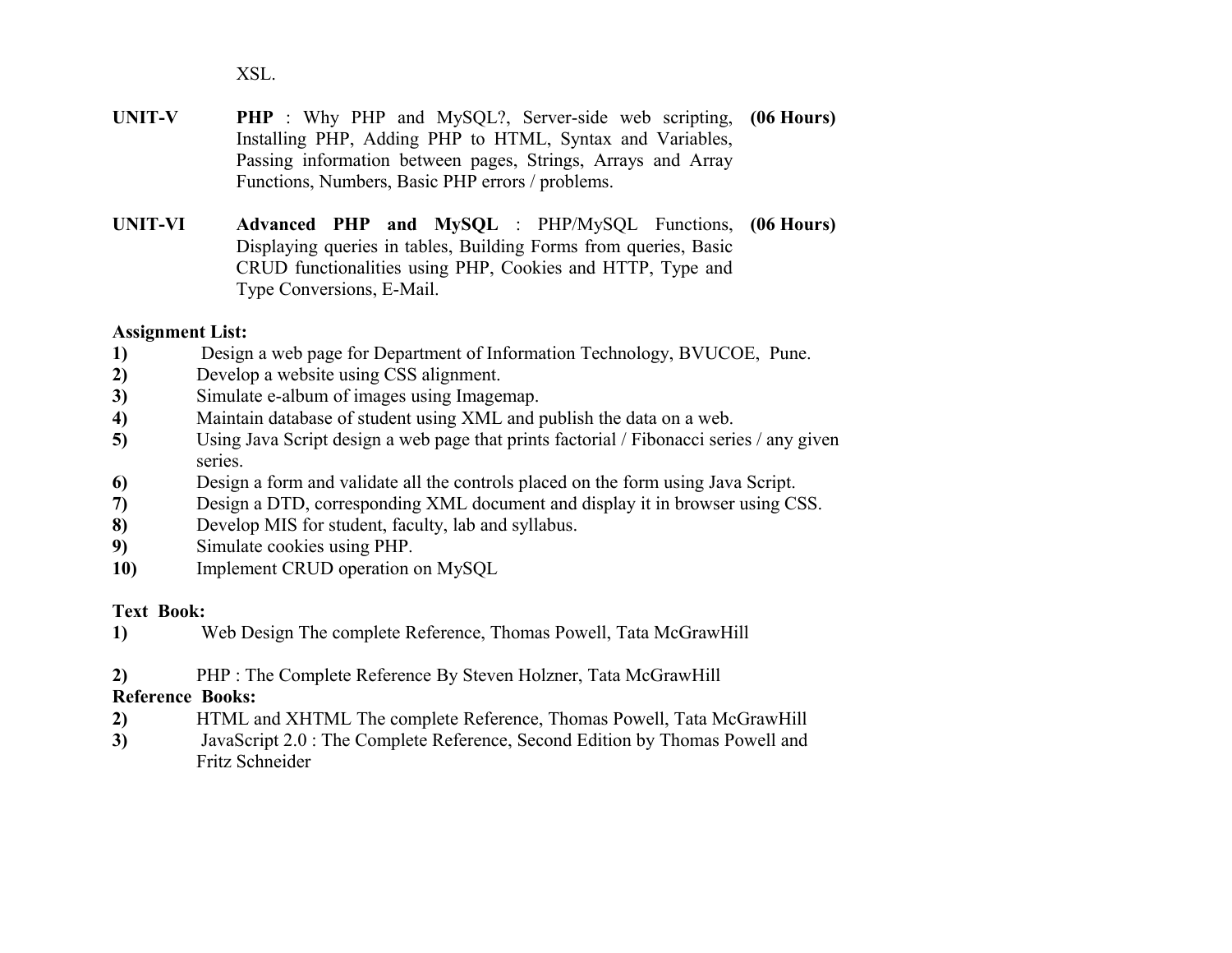# **Advanced Data Structure**

| <b>Teaching Scheme</b>                             | <b>Examination Scheme</b>                    |                           | <b>Credit Allotted</b> |                |
|----------------------------------------------------|----------------------------------------------|---------------------------|------------------------|----------------|
|                                                    | Theory : 3 Hrs/Week End Semester Examination | : 60 Marks Theory         |                        | $\therefore$ 3 |
| <b>Practical: 2 Hrs/Week Continuous assessment</b> |                                              | : 40 Marks Tw $\&$ Pr : 1 |                        |                |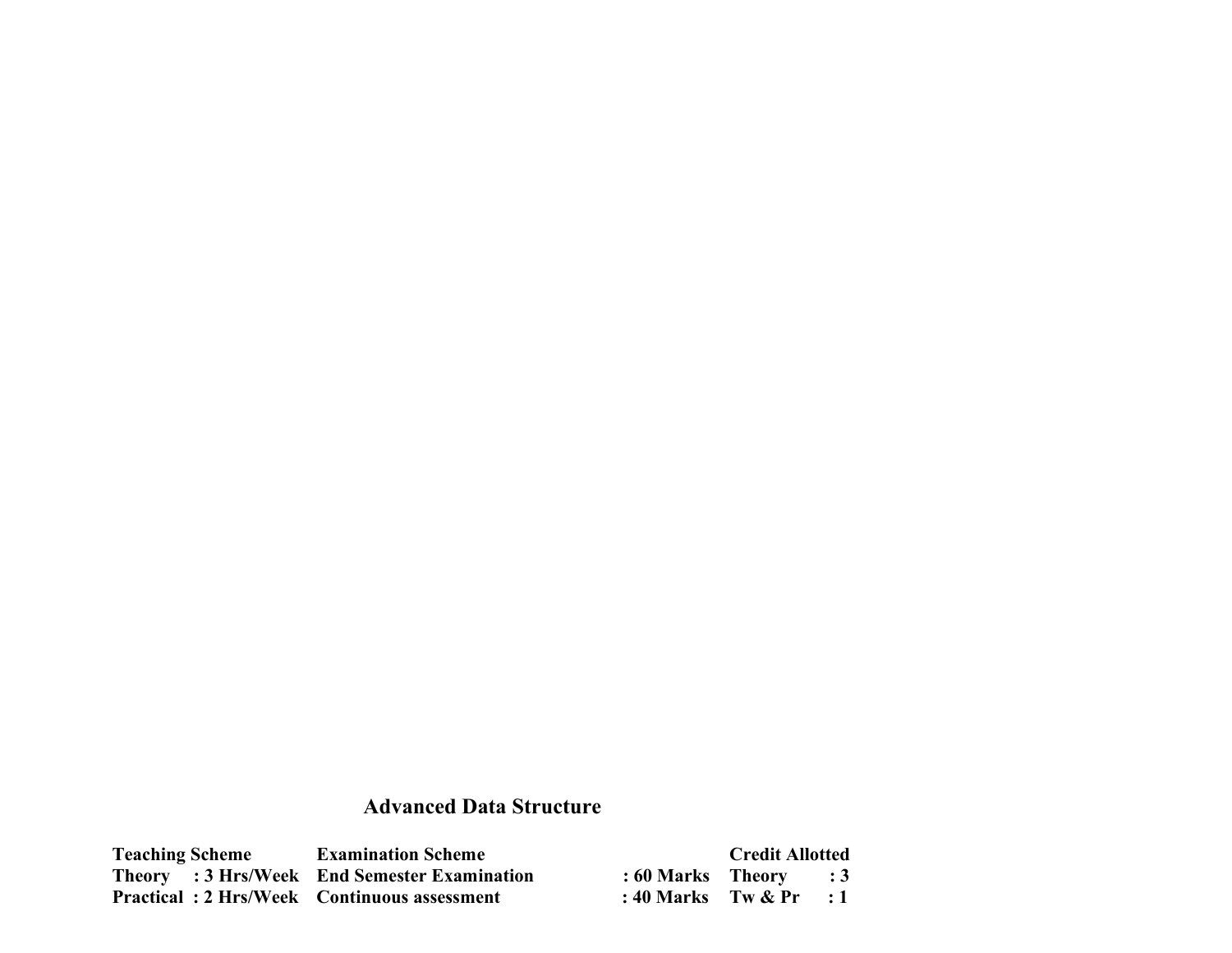#### **Term Work and Practical (Tw & Pr) : 50 Marks**

#### **Course Objectives:**

**1)**Apply important algorithmic design paradigms and methods of analysis **2)**Analyze the Complexity of Algorithms

#### **Course Prerequisites:**

**Students should have knowledge of** basic data structures with their operations.

#### **Course Outcome:**

#### **Students will be able to:**

**1)**Understand the analysis of algorithms ,Concept of Complexity of Algorithms

- **2)** Understand and analyze threaded binary trees.
- **3)U**nderstand graph algorithms
- **4)** Understand pattern matching algorithms
- **5)** Understand queues and its types.
- **6)** Understand dynamic programming

#### **UNIT-I Analysis of Algorithms** : **(06 Hours)**

 Algorithms, Designing Algorithms, Analyzing Algorithms ,frequency count and its importance in analysis of an algorithm, Analysis of algorithm efficiency- symptotic notations and its properties. Performance analysis: Time complexity and Space complexity. Analyzing Recursive Programs.

#### **UNIT-II Threaded Trees : (06 Hours)**

 Properties of Threaded trees, Insertion, deletion and traversal AVL Trees, Properties of AVL trees, rotations, insertion and deletion, Red-Black Trees, Properties of Red-Black Trees, rotations, insertion and deletion, B-Trees, Definition of B-Trees, Basic operations on B-Tree, Deleting a key from B tree.

**UNIT-III Graphs: (06 Hours)** Elementary Graph Algorithms: Representations of Graphs – Breadth-First Search – Depth-First Search – Topological Sort – Strongly Connected Components- Minimum Spanning Trees: Growing a Minimum Spanning Tree – Kruskal and Prim- Single-Source Shortest Paths: The Bellman-Ford algorithm – Single-Source Shortest paths in Directed Acyclic Graphs – Dijkstra's Algorithm; All-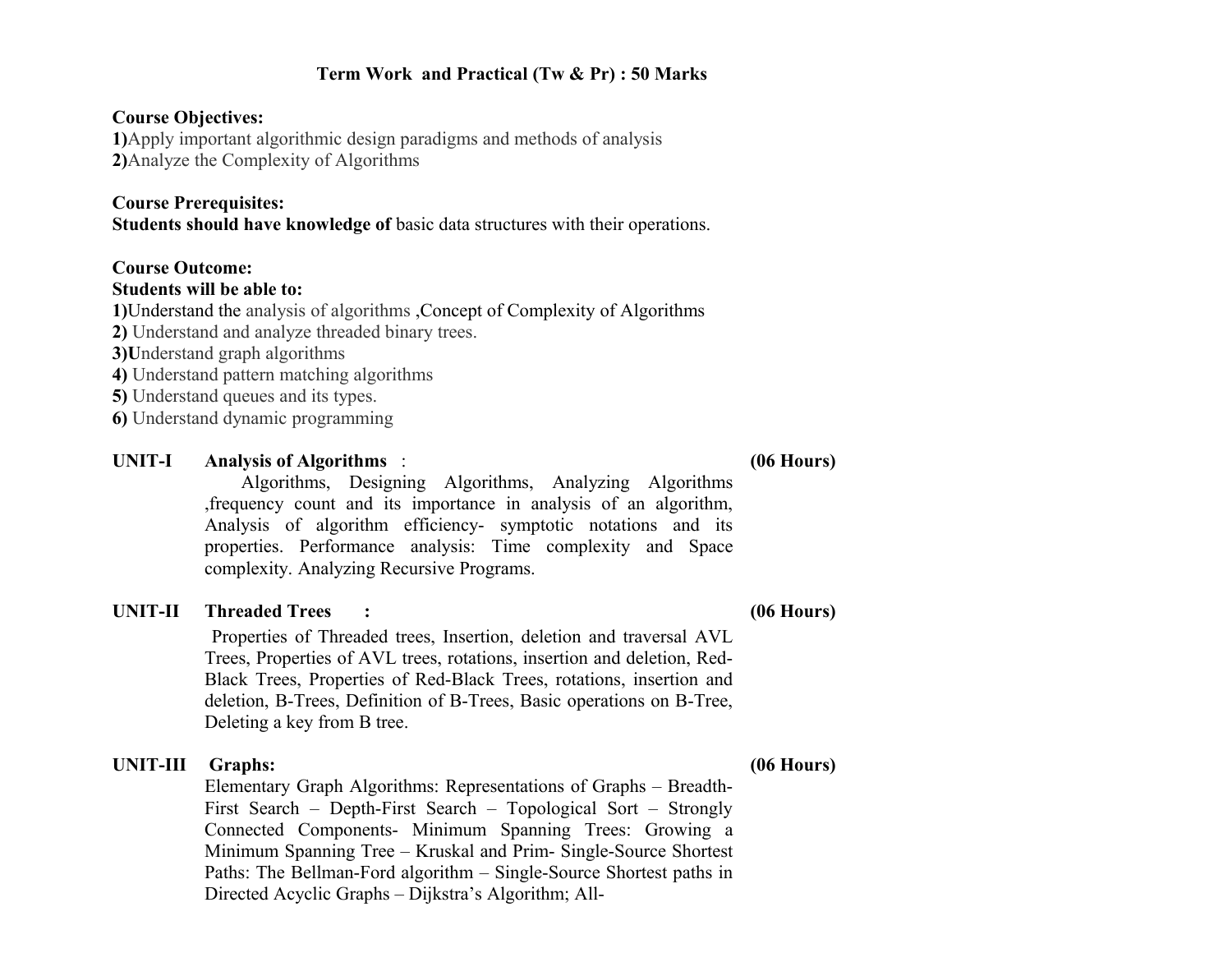Pairs Shortest Paths: Shortest Paths and Matrix Multiplication – The Floyd-Warshall Algorithm.

#### **UNIT-IV Strings : (06 Hours)**

 String Matching: The Native String-Matching Algorithm – Brute force, Rabin-Karp and Knuth-Morris-Pratt Algorithms, Boyer-Mooree algorithm, String matching with automata.

#### **UNIT-V Priority Queues : (06 Hours)**

Definition, ADT, Realizing a Priority Queue using Heaps, Definition, insertion, Deletion, External sorting Model, Multiway merge, Polyphase merge.

### **UNIT-VI Dynamic Programming : (06 Hours)**

 Concept of Dynamic Programming, Dynamic Programming basic strategy, General Method of Dynamic Programming, Limitations of Dynamic Programming, traveling salesman problem ,0/1 Knapsack Problem.

#### **Assignment List:**

- **1)** To analyze the algorithm of anagram detection by writing a Boolean function that will take two strings and return whether they are anagrams.
- **2)** Given a list of numbers in random order, write an algorithm that works in  $O(n \log(n))$  to find the kth smallest number in the list.
- **3)** Implement the non-recursive pre-order tree traversal algorithm.
- **4)** Construct AVL tree for the list {J,F,M,A,N,K,L,A,S,O,P,D}?
- **5)** To implement the Floyd Warshall algorithm to find the shortest path.
- **6)** Given two strings a text and a pattern, determine whether the pattern appears in the text using Rabin-Karp and Knuth-Morris-Pratt Algorithms.
- **7)** Write a C program to implement queue ADT using Arrays.
- **8)** Write a C program to implement queue ADT using Linked List.
- **9)** To generate the sets  $S^i \tcdot 0 \le i \le 3$  for the following knapsack instance:  $n = 3$ ,  $(w_1, w_2, w_3)=(2,3,4), (p_1, p_2, p_3)=(1,2,5)$  and M=6.In addition find an optimal solution.

### **Text Books:**

- **1)** Anany Levitin-"Introduction to design and analysis of algorithms", Third Edition, Pearson Education,2012
- **2)** Aho Hop croft Ullman ―Data Structures and Algorithms, Pearson Education, 2002.
- **3)** "Fundamentals of Computer Algorithms", Horowitz, Sahani, Rajsekharan, Galgotia Publications.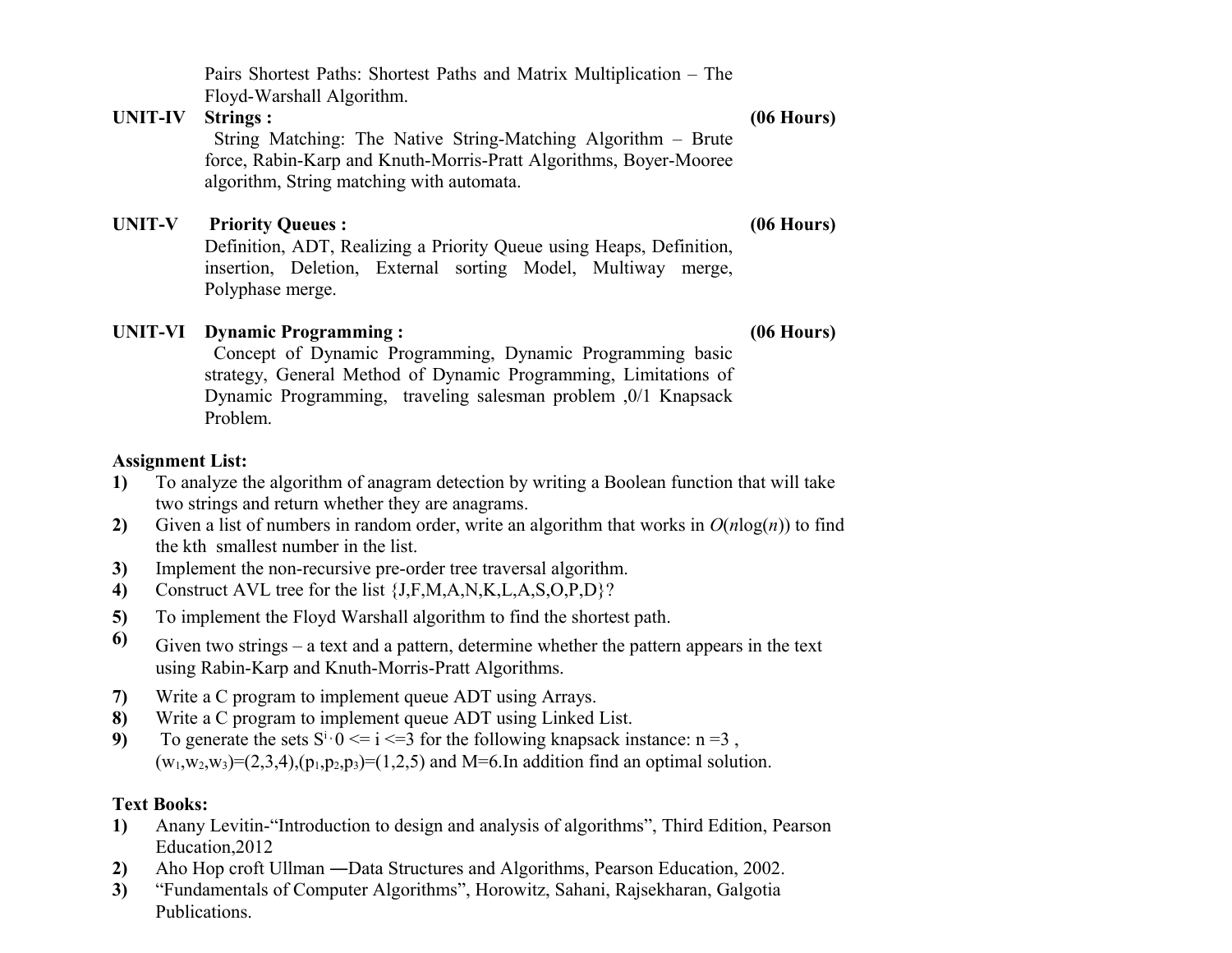#### **Reference Books:**

#### **1)**

Tanenbaum A.S, Langram Y, Augustine M.J., Data Structures using C & C++‖, Prentice

Hall of India, 2002.

#### **2)**

Mark Allen Weiss, —Data Structures and Algorithm Analysis in C++||, Pearson Education,

2002.

- **3)** Data structures and Algorithms in C++, Michael T.Goodrich, R.Tamassia and Mount, Wiley student edition, John Wiley and Sons.
- **4)** Thomas H.Corman,Charles E.Leiserson,Ronald L.Rivest and Clifford Stein,"Introduction to algorithms"Third Edition ,PHI Learning Private Limited,2012**.**
- **5)** Fundamentals of DATA STRUCTURES in C: 2nd ed, Horowitz, Sahni, Anderson-freed, Universities Press.
- **6)** Advanced Data Structures :A.A.Puntambekar,Technical Publications

#### **Syllabus for Unit Test:**

- Unit Test -1 Unit I ,II and III
- **Unit Test -2 Unit IV, V and VI**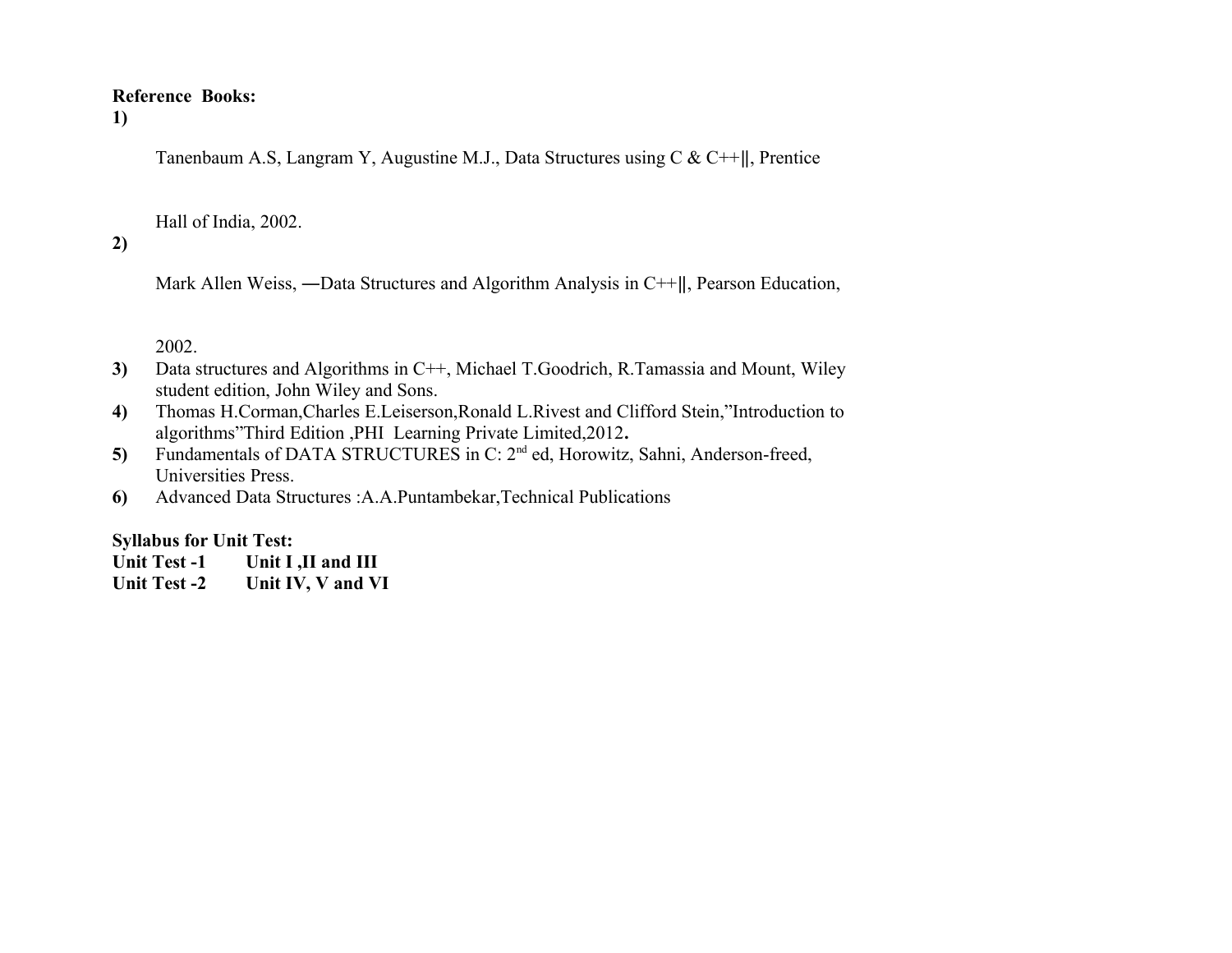# **Digital Electronics and Logic Design**

| <b>Teaching Scheme</b> | <b>Examination Scheme</b>       |            | <b>Credit Allotted</b> |               |
|------------------------|---------------------------------|------------|------------------------|---------------|
| Theory :3 Hrs/Week     | <b>End Semester Examination</b> | : 60 Marks | <b>Theory</b>          | $\mathbf{.3}$ |
|                        | <b>Continuous assessment</b>    | : 40 Marks |                        |               |

### **Course Objectives:**

- **1)** To introduce number systems and codes.
- **2)** To outline the formal procedures for the analysis and design of combinational circuits and sequential circuits.
- **3)** To introduce the concept of memories, programmable logic devices and digital ICs.
- **4)** Give students the basic tools for the design and implementation of digital modules and subsystems.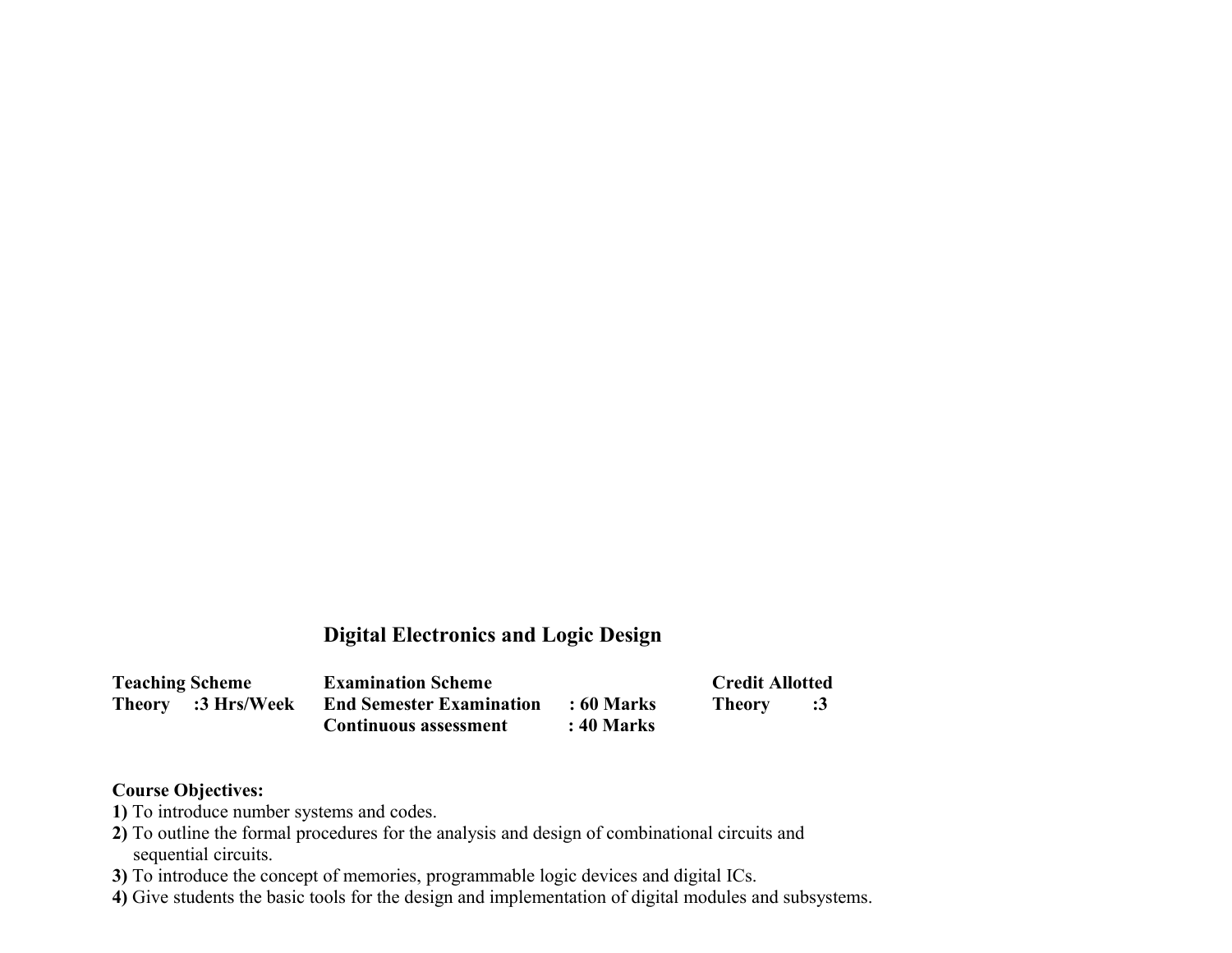**5)** Give students the concept of digital logic design.

**6)** Reinforce theory and techniques taught in the classroom through project assignments.

#### **Course Prerequisites:**

**Students should have knowledge of**

**1)** Basic electronics

### **Course Outcome:**

#### **Students will be able to:**

- **1)** Understand various logic families, number systems and different theorems in Boolean Algebra.
- **2)** Understand various combinational circuits and reduction of Boolean expressions using different techniques.
- **3)** Understand various sequential circuits and solve design problems using this circuits.
- **4)** Understand concept of state machines.
- **5)** Understand different types of memories, working of cache and different advanced DRAMs.
- **6)** Understand the concept and writing programs in VHDL.
- **UNIT-I** Classification of logic families, Characteristics of digital ICs-Speed of **(06 Hours)** operation, power dissipation, figure of merit, fan in, fan out, current and voltage parameters, noise immunity, operating temperatures and power supply requirements.TTL logic. Operation of TTL NAND gate, active pull up, wired AND, open collector output, unconnected inputs. Tri-State logic. CMOS logic – CMOS inverter, NAND, NOR gates, unconnected inputs, wired logic , open drain output. Interfacing CMOS and TTL. Comparison table of Characteristics of TTL, CMOS, ECL, RTL, I2L, DCTL.

Boolean Algebra : Number System : Binary, Hexadecimal numbers, octal numbers and number conversion. Signed Binary number representation: Signed Magnitude, 1's complement and 2's complement representation, Binary, Octal, Hexadecimal Arithmetic: 2's complement arithmetic.Algebra for logic circuits: Logic variables, Logic functions -NOT, AND, NOR, XOR, OR, XNOR, NAND.

**UNIT-II** Standard representations for logic functions, k map representation of **(06 Hours)**logic functions (SOP m POS forms), minimization of logical functions for min-terms and max-terms (upto 4 variables), don't care conditions,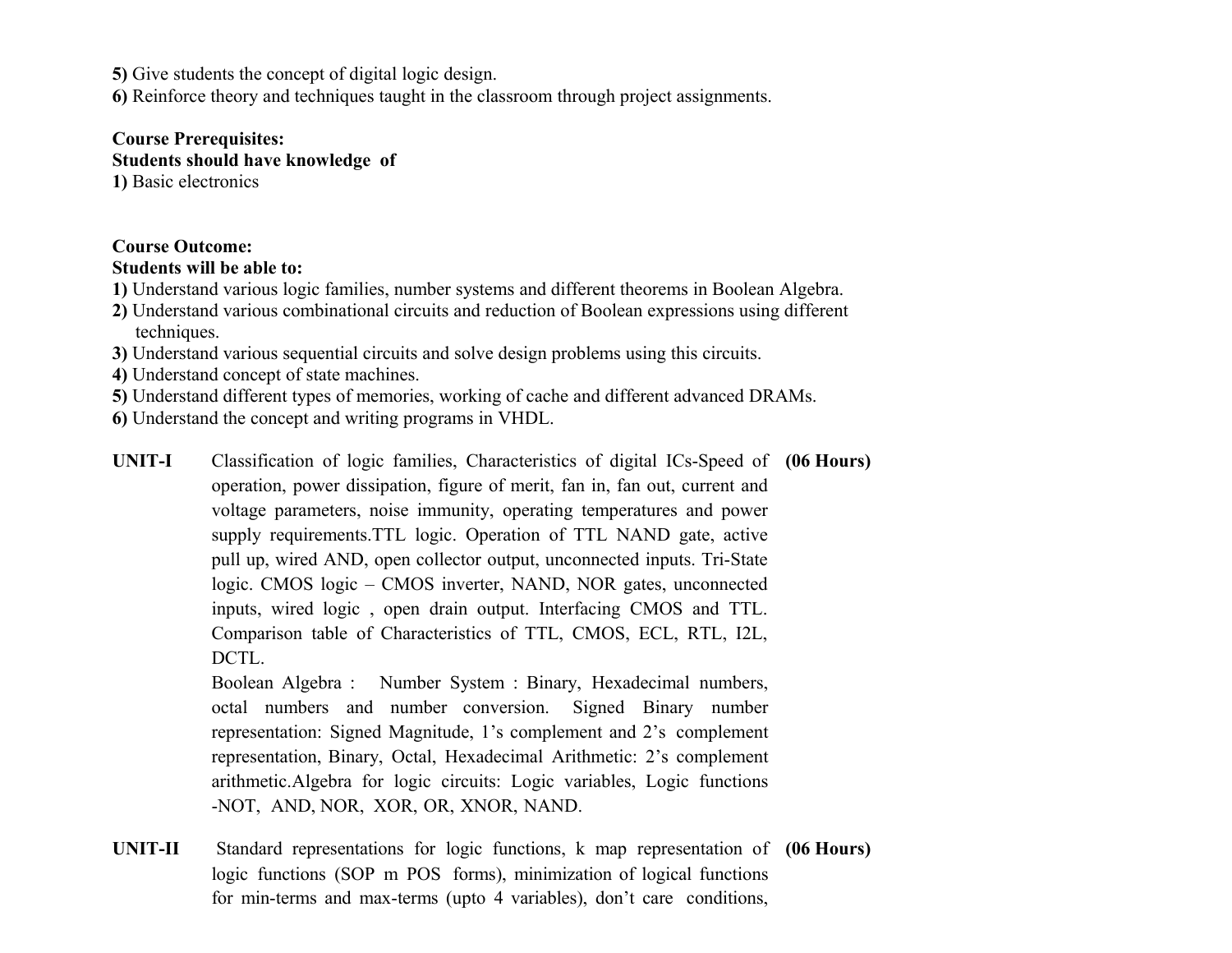Design Examples: Arithmetic Circuits,  $BCD - to - 7$  segment decoder, Code converters. Adders and their use as subtractions, look ahead carry, ALU, Digital Comparator, Parity generators/checkers, Multiplexers and their use in combinational logic designs, multiplexer trees, Demultiplexers and their use in combinational logic designs, Decoders, demultiplexer trees. Introduction to Quine McCluskey method.

- **UNIT-III** 1 Bit Memory Cell, Clocked SR, JK, MS J-K flip flop, D and T flip-**(06 Hours)** flops. Use of preset and clear terminals, Excitation Table for flip flops. Conversion of flip flops. Application of Flip flops: Registers, Shift registers, Counters (ring counters, twisted ring counters), Sequence Generators, ripple counters, up/down counters, synchronous counters, lock out, Clock Skew, Clock jitter. Effect on synchronous designs.
- **UNIT-IV** Basic design steps- State diagram, State table, State reduction, State **(06 Hours)** assignment, Mealy and Moore machines representation, Implementation, finite state machine implementation, Sequence detector.
- **UNIT-V** Semiconductor memories: memory organization and operation, **(06 Hours)** expanding memory size, Classification and characteristics of memories, RAM, ROM, EPROM, EEPROM, NVRAM, SRAM, DRAM, expanding memory size, Synchronous DRAM (SDRAM), Double Data Rate SDRAM, Synchronous SRAM, DDR and QDR SRAM, Content Addressable Memory.
- **UNIT-VI** Algorithmic State Machines: ASM charts, notations, design of **(06 Hours)** simple controller, multiplexer controller method: Introduction to HDL, VHDL: Library, Entity, Architecture, Modeling styles, Data objects, Concurrent and sequential statements, Design examples using VHDL for basic combinational and sequential circuits.

#### **Text Books:**

- **1)** Morris Mano, Digital Design, Prentice Hall of India, 2002.
- **2)** R.P. Jain, "Modern Digital Electronics", 3rd Edition, Tata McGraw-Hill, 2003, ISBN 0 –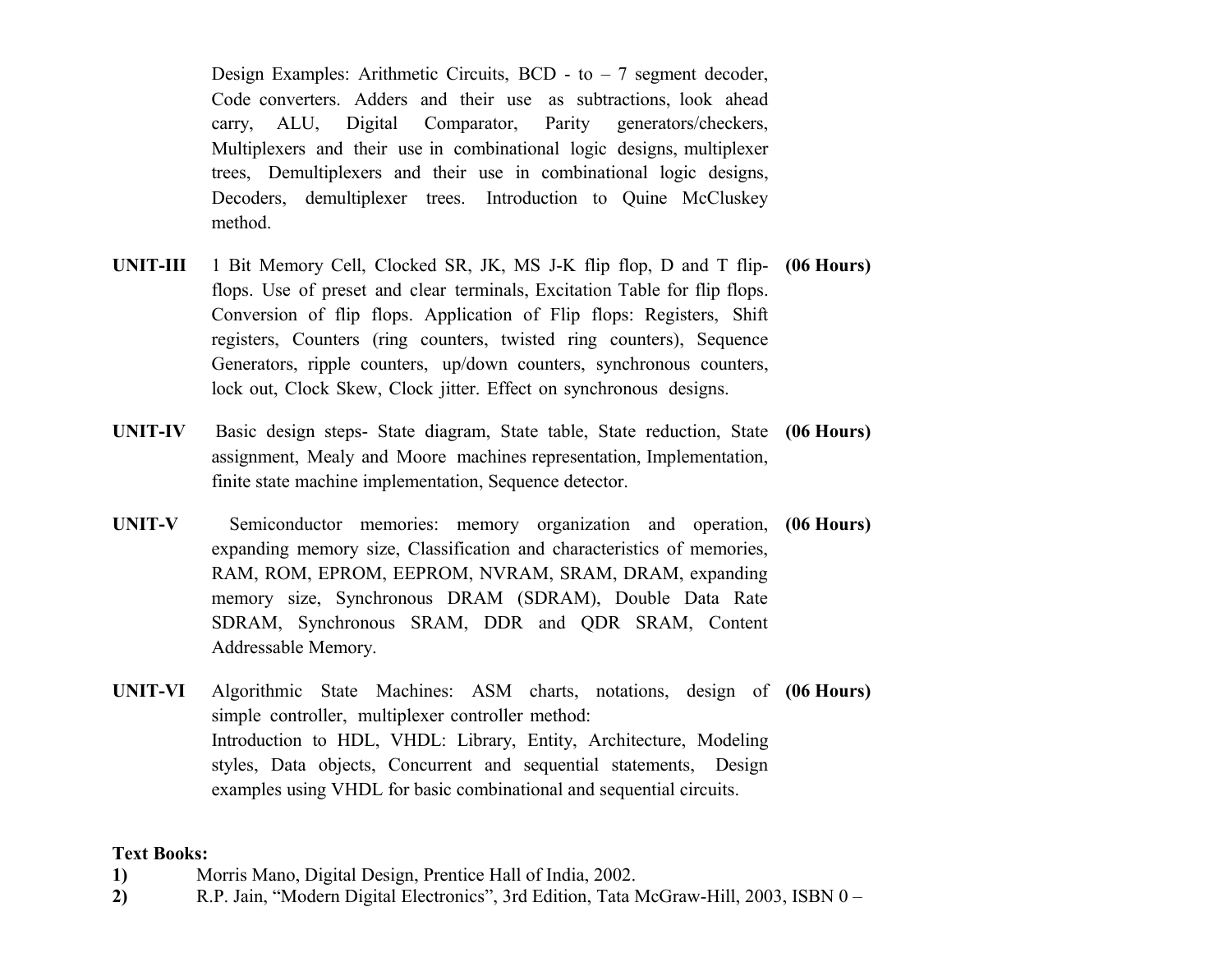$07 - 049492 - 4$ 

**3)** Malvino, D.Leach " Digital Principles and Applications", 5th edition, Tata McGraw Hill

#### **Reference Books:**

- **1)** John M.Yarbrough, 'Digital Logic, Application & Design', Thomson, 2002
- **2)** Thomson, 2002. 2. Thomas L.Floyd, "Digital Fundamentals", PHI, 2003.
- **3)** J. Bhaskar, "VHDL Primer" 3<sup>rd</sup> Edition.PHI Publication

#### **Syllabus for Unit Test:**

Unit Test -1 Unit I, II and III

**Unit Test -2 Unit IV, V and VI**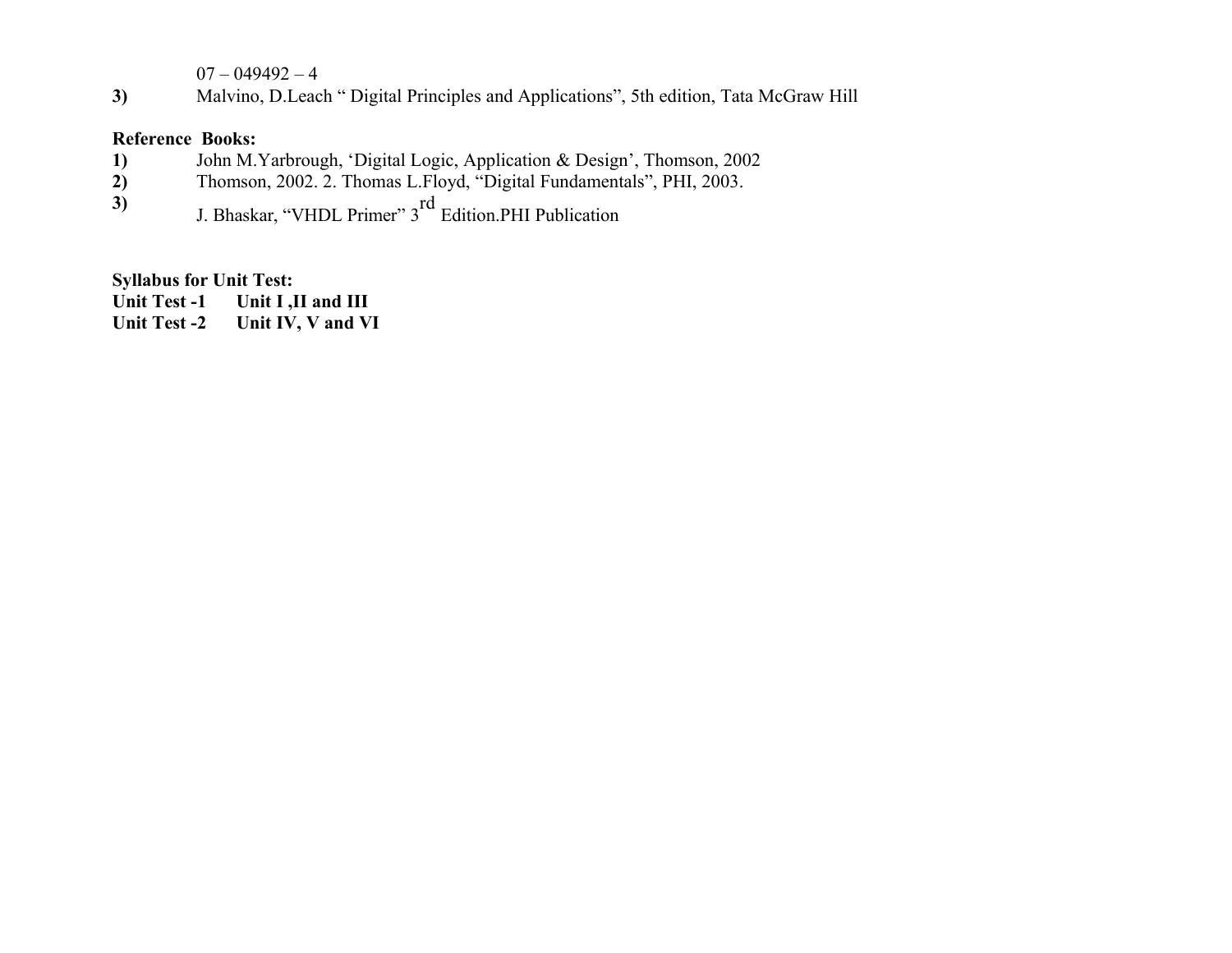# **Database Management System**

| <b>Teaching Scheme</b>                         | <b>Examination Scheme</b>                         |             | <b>Credit Allotted</b> |  |
|------------------------------------------------|---------------------------------------------------|-------------|------------------------|--|
| <b>Theory</b> : 3Hrs/Week Semester Examination |                                                   | $:60$ Marks | Theory : 3             |  |
|                                                | <b>Practical: 2Hrs/Week Continuous assessment</b> | : 40 Marks  | Tw $&$ Or : 1          |  |
|                                                | Term Work and Oral (Tw & Or): 50 Marks            |             |                        |  |

#### **Course Objectives:**

- **1)** Identify various techniques to communicate with database.
- **2)** Relate relevant data for effective processing of data.
- **3)** Construct a database to maintain data adroitly.
- **4)** Study various queries and tools to deal with the data.
- **5)** Understand the relation between data set and respective means to access it.
- **6)** Understand influence of data in the effective development of software.

#### **Course Prerequisites:**

#### **Students should have knowledge of**

- **1)** Basic understanding of data and data structure
- **2)** Basic understanding of programming language

#### **Course Outcome:**

#### **Students will be able to:**

- **1)** Design database to store data related with application.
- **2)** Identify technique to deal with data.
- **3)** Extend power of SQL by adding programming paradigm.
- **4)** Predict suitable environment for data processing as per type data.
- **5)** Apply knowledge of dbms to process the software efficiently.

**UNIT-I Introduction to DBMS:** What is database management system, Use of database system, view of data, relational databases, database architecture, transaction management, Data Models The importance of data models, Basic building blocks, Business rules, The evolution of data models, Degrees of data abstraction. Design of Database, ER-Diagram Database design. ER Model: overview of ER-Model, Constraints, ER-Diagrams, Extended ER Diagrams. **(06 Hours)**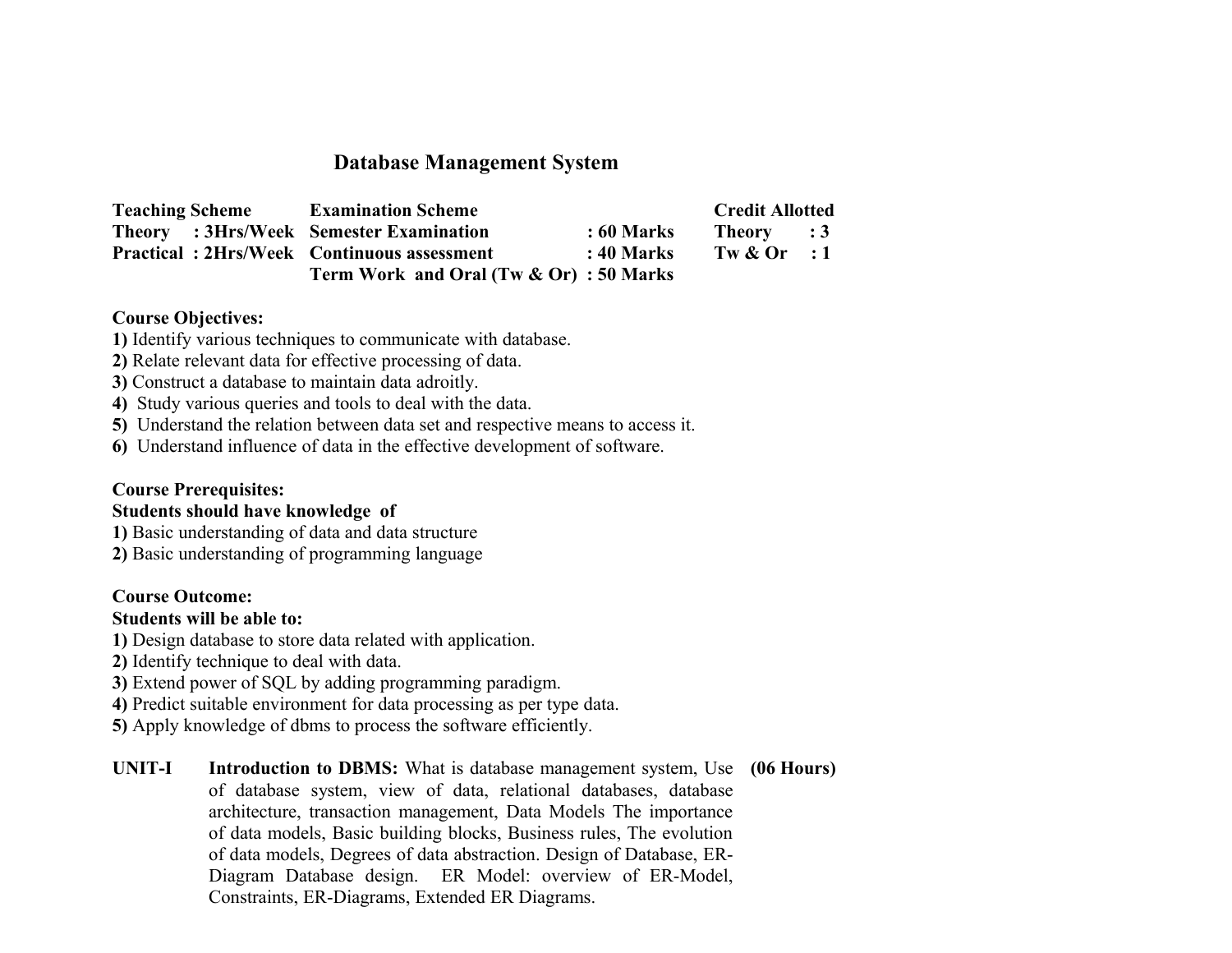- **UNIT-II Relational database model:** Logical view of data, keys, integrity rules. Design of Relational Database: features of good relational database design, Normalization (1NF, 2NF, 3NF, BCNF). Relational Algebra and Calculus Relational algebra: introduction, Selection and projection, set operations, renaming, Joins, Division, syntax, semantics. Operators, grouping and ungrouping, relational comparison. Calculus: Tuple relational calculus, Domain relational Calculus, calculus vs algebra, computational capabilities. **(06 Hours)**
- **UNIT-III Integrity Constraints:** What are constraints, types of constrains, **(06 Hours)** Integrity constraints, Views: Introduction to views, data independence, security, updates on views, comparison between tables and views Introduction to SQL: data definition, aggregate function, Null Values, nested sub queries, Joined relations. Triggers.
- **UNIT-IV PL/SQL**: Introduction ,Declaring Variables , Writing Executable **(06 Hours)** Statements , Interacting with Oracle Server , Writing Control Structures , Working with Composite Data Types , Writing Explicit Cursors , Writing Implicit Cursors , Handling Exceptions , Creating Procedures , Creating Functions , Managing Subprograms , Creating Packages , More Package concepts , Oracle supplied Packages, Manipulating Large Objects , Creating Database Triggers.
- **UNIT-V Transaction management:** ACID properties, serializability and **(06 Hours)** concurrency control, Lock based concurrency control (2PL, Deadlocks), Time stamping methods, optimistic methods, database recovery management.
- **UNIT-VI Data Intensive Computing:** Introduction to big data, unstructured **(06 Hours)** data processing using Hadoop , NoSQL database using MangoDB.

#### **Assignment List:**

- **1)** Draw an ER Diagram to maintain database of Bank
- **2)** Normalize the database of Library, upto BCNF
- **3)** Perform the following operation for demonstrating the insertion , updation and deletion using the referential integrity constraints
- **4)** Calculate turnover of a banks in pune using group by query
- **5)** WAP to implement autorollback option on deletion using trigger.
- **6)** WAP to implement Procedure to calculate square of a number.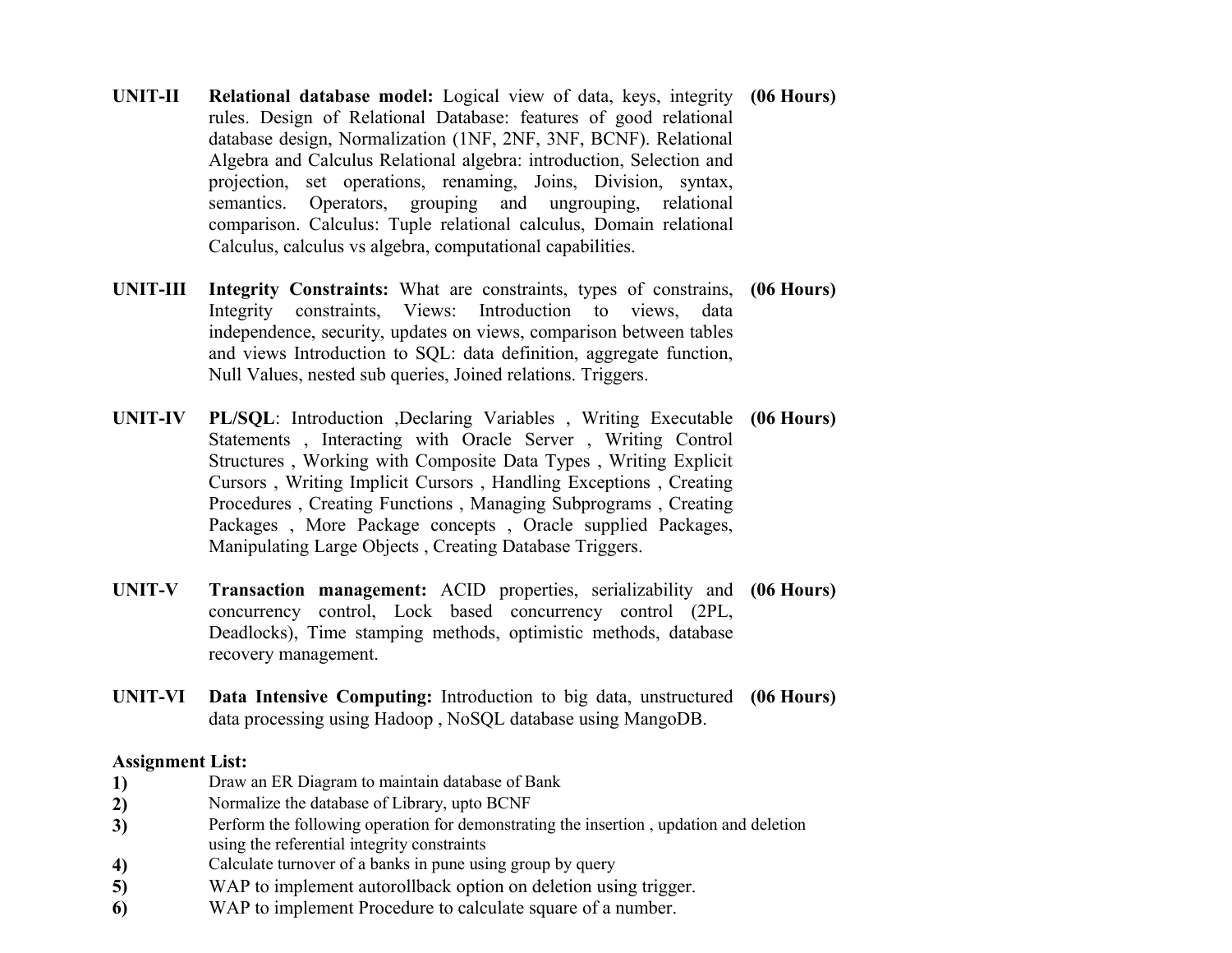- **7)** Implement implicit cursor using PL/SQL.<br>**8)** Simulate two phase locking protocol on the
- **8)** Simulate two phase locking protocol on the database of Movie.
- **9)** Perform document processing using MangoDB,.
- **10)** Solve word count problem using Hadoop.

#### **Text Books:**

- **1)** A Silberschatz, H Korth, S Sudarshan, "Database System and Concepts", Sixth Edition McGraw-Hill
- **2)** [Oracle SQL and PL/SQL Guide Till 10gR2](http://www.google.co.in/aclk?sa=L&ai=Ci7DmaUrjVKbYPNjUuAT754GACa7yjf8Gpt2R14UC9vCG67YDCAQQASgFYOXq5oO8DsgBB6oEJE_QYP90DfrW-imxglA9hs9qTc9PPsonFxujHQyqPveLto_X8cAFBaAGJoAH_o7POpAHAagHpr4b2AcB4BKvlrXbhPaCmCk&sig=AOD64_2GQMAYLu_VnRvTja1yGmQCisPRDg&ctype=5&rct=j&q=&ved=0CCIQvhc&adurl=http://5231.xg4ken.com/media/redir.php%3Fprof%3D432%26camp%3D89%26affcode%3Dpg6790%26k_inner_url_encoded%3D0%26cid%3D70241246710%26networkType%3Dsearch%26kdv%3Dc%26kpid%3D8131807258%26url%3Dhttp://www.amazon.in/Oracle-SQL-Guide-Till-10gR2/dp/8131807258%253Ftag%253Dgooginhydr18418-21%26tag%3Dgooginkenshoo-21%26ascsubtag%3D_kenshoo_clickid_)
- **3)** Ramkrishna R., Gehrke J., Database Management Systems, 3rd Edition, McGraw-Hill

#### **Reference Books :**

- **1)** Rob, Coronel, "Database Systems", Seventh Edition, Cengage Learning.
- **2)** Bipin Desai, Introduction to Database Management Systems.
- **3)** Groff James R., Paul Weinberg, LAN times guide to SQL.

#### **Syllabus for Unit Test:**

| <b>Unit Test -1</b> | Unit I, II and III |
|---------------------|--------------------|
| <b>Unit Test -2</b> | Unit IV, V and VI  |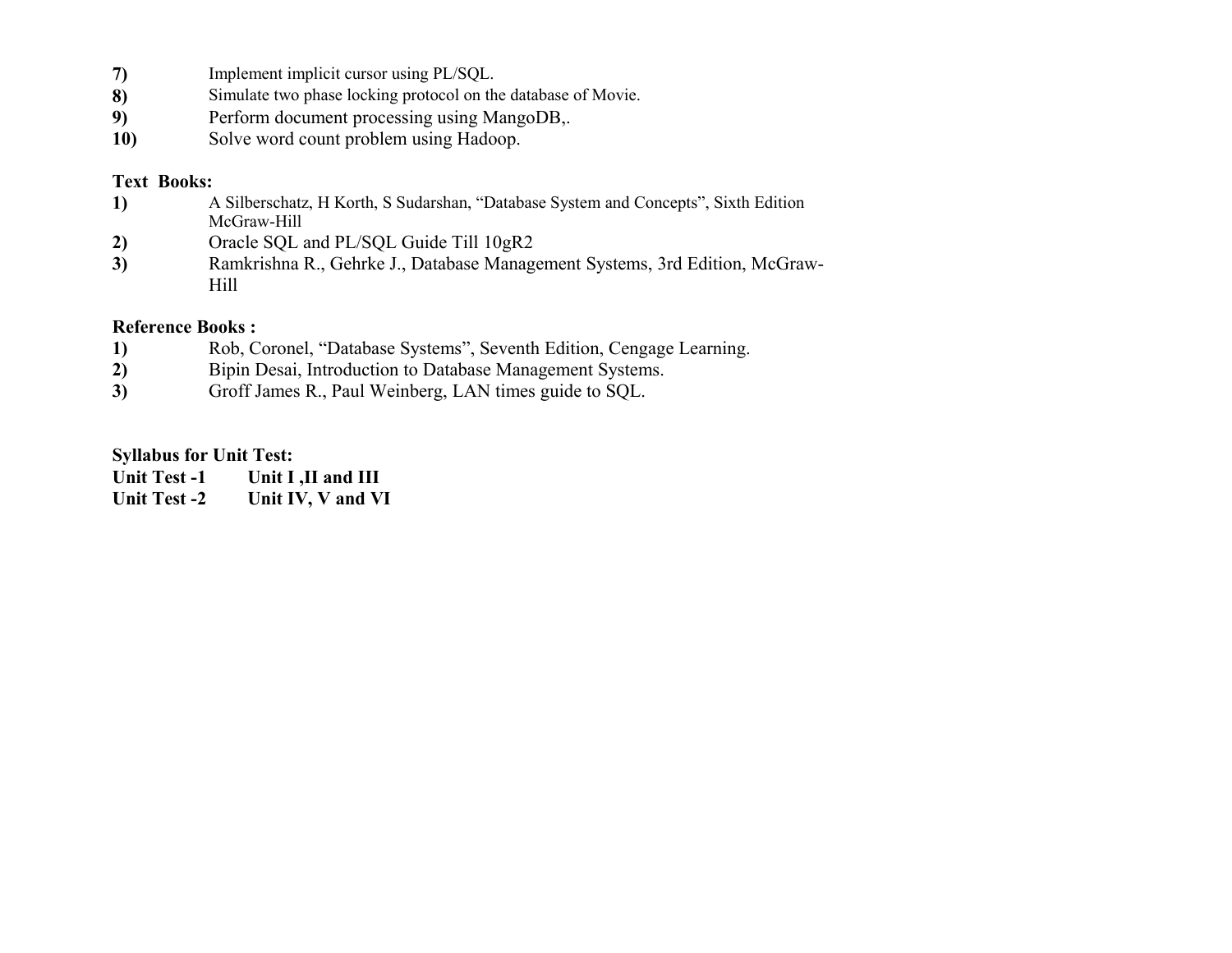# **Engineering Mathematics-III**

| <b>Teaching Scheme:</b> | <b>Examination Scheme:</b>                | <b>Credits Allotted:</b> |
|-------------------------|-------------------------------------------|--------------------------|
| Theory: 3 Hrs / Week    | <b>End Semester Examination: 60 Marks</b> | - Theory                 |
| Tutorial: 1 Hrs/Week    | <b>Continuous Assessment</b> : 40 Marks   |                          |

### **Course Pre-requisites:**

**Students should have basic knowledge of:** 

- **1.** Differential calculus
- **2.** Integral calculus
- **3.** Complex numbers
- **4.** Vector algebra

#### **Course Objectives:**

To develop ability to use the mathematical techniques, skills, and tools necessary for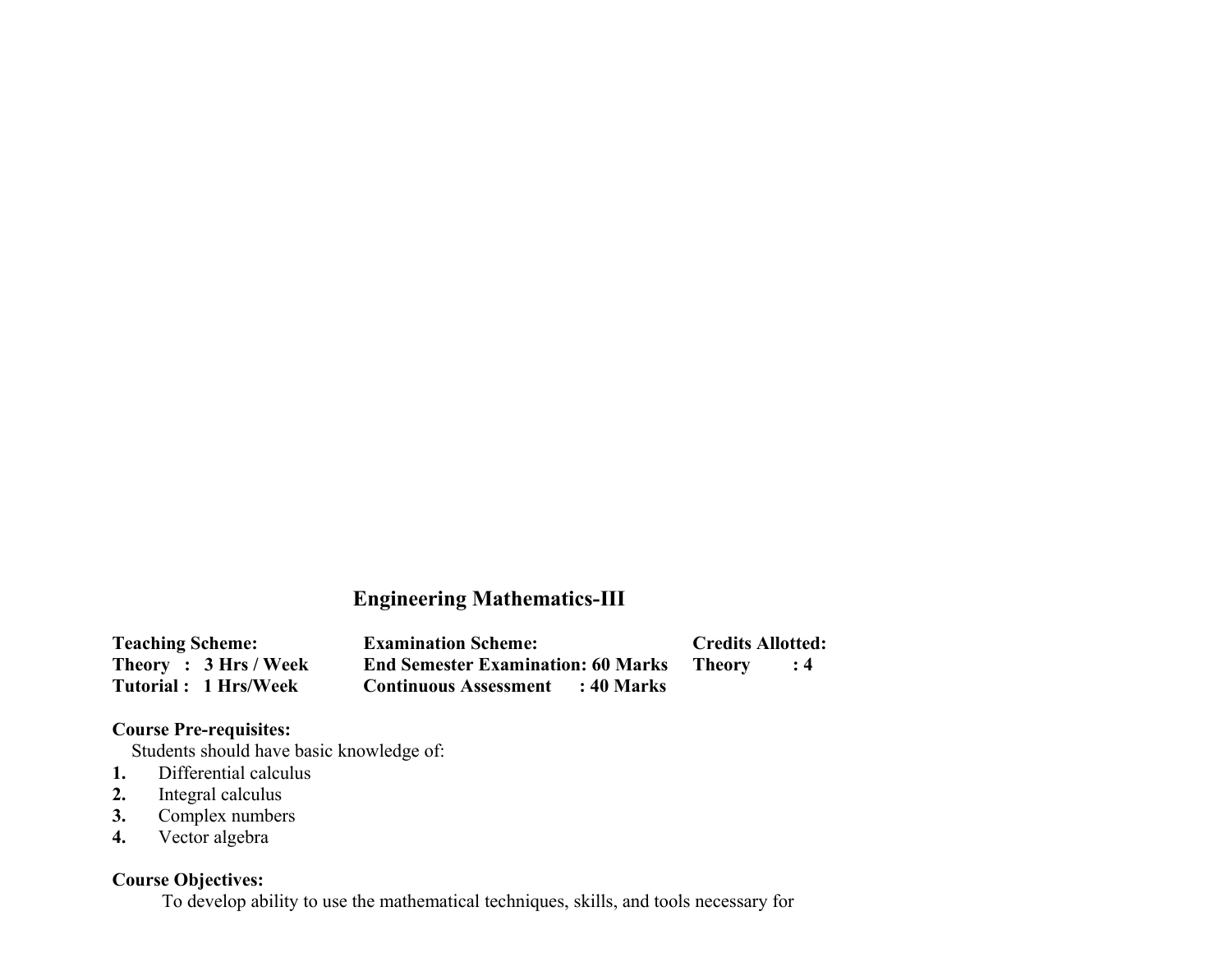engineering practice.

#### **Course Outcomes:**

At the end of the course , a student will be able to:

- **1.** Form mathematical modeling of systems using differential equations and ability to solve linear differential equations with constant coefficient.
- **2.** Apply basics of analytic functions and the basics in complex integration which is used to evaluate complicated real integrals.
- **3.** Apply theorems to compute the Laplace transform, inverse Laplace transforms.
- **4.** Solve difference equation by Z-transform.
- **5.** Calculate the gradients and directional derivatives of functions of several variables.
- **6.** Use Green's theorem to evaluate line integrals along simple closed contours on the plane.

| UNIT - I | <b>Linear Differential Equations (LDE)</b>                       | $(06$ Hours) |
|----------|------------------------------------------------------------------|--------------|
|          | Solution of nth order LDE with Constant Coefficients, Method of  |              |
|          | Variation of Parameters, Cauchy's & Legendre's DE, Solution of   |              |
|          | Simultaneous & Symmetric Simultaneous DE, Modeling of Electrical |              |
|          | Circuits.                                                        |              |
|          |                                                                  |              |

# **UNIT - II Complex Variables (06 Hours)** Functions of Complex Variables, Analytic Functions, C-R Equations, Conformal Mapping, Bilinear Transformation, Cauchy's Theorem, Cauchy's Integral Formula, Laurent's Series, Residue Theorem

# **(06 Hours)**

#### **UNIT - III Transforms**

Fourier Transform (FT): Complex Exponential Form of Fourier Series, Fourier Integral Theorem, Sine & Cosine Integrals, Fourier Transform, Fourier Sine and Cosine Transform and their Inverses. Introductory Z-Transform (ZT): Definition, Standard Properties, ZT of Standard Sequences and their Inverses. Solution of Simple Difference Equations.

#### **UNIT – V Laplace Transform (LT**) **(06 Hours)**

Definition of LT, Inverse LT. Properties & theorems. LT of standard functions. LT of some special functions viz., Periodic, Unit Step, Unit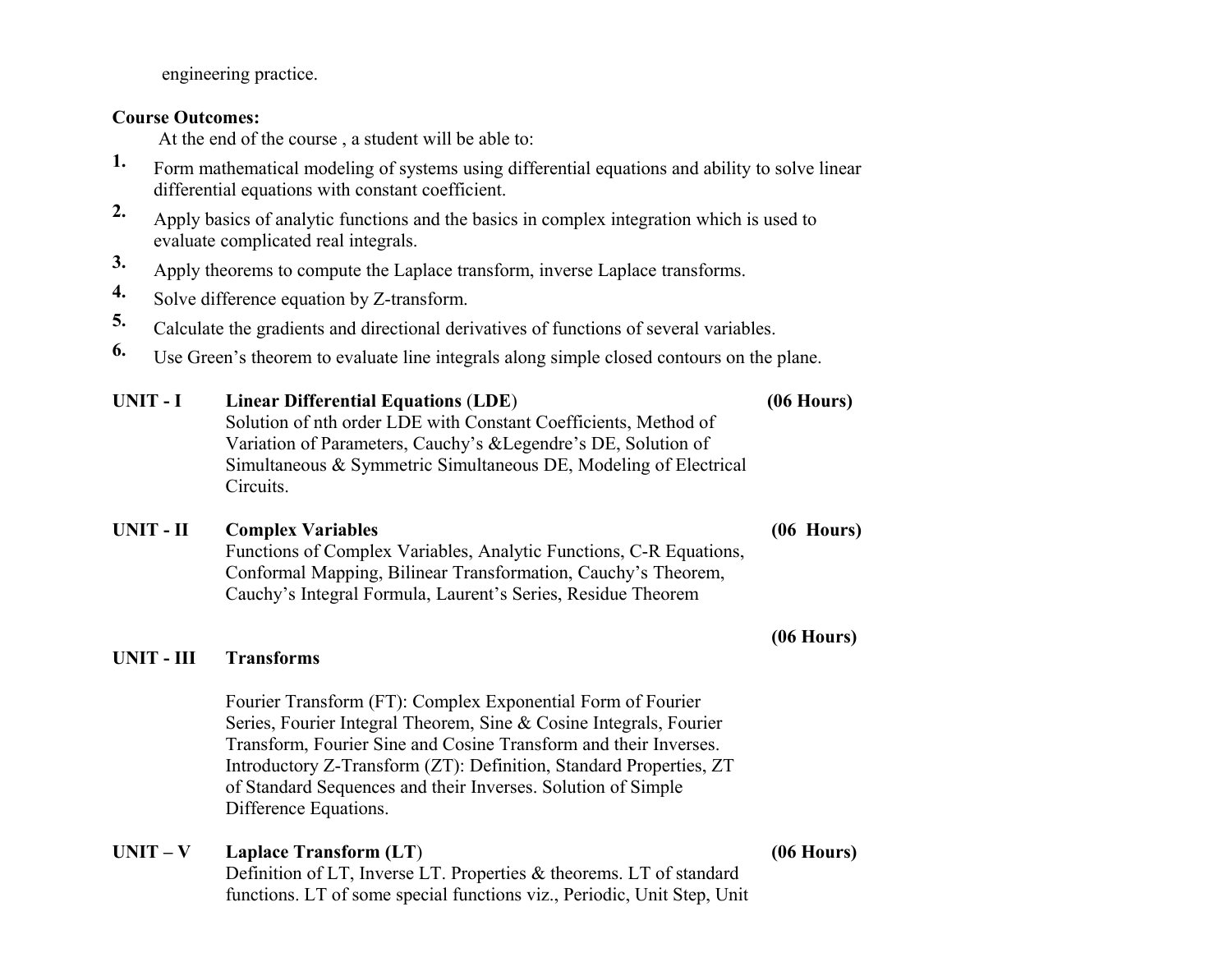Impulse, ramp, jump, . Problems on finding LT & inverse LT. Applications of LT and Inverse LT for solving ordinary differential equations.

#### **UNIT - V Vector Differential Calculus (06Hours)**

Physical Interpretation of Vector Differentiation, Vector Differential Operator, Gradient, Divergence and Curl, Directional Derivative, Solenoidal, Irrotational and Conservative Fields, Scalar Potential, Vector Identities.

#### **UNIT - VI Vector Integral Calculus (06 Hours)**

Line, Surface and Volume integrals, Work-done, Green's Lemma, Gauss's Divergence Theorem, Stoke's Theorem, Applications to Problems in Electro-Magnetic Fields.

#### **Assignments:**

- 1. Linear Differential Equations
- 2. Complex Variables
- 3. Transforms
- 4. Laplace Transform
- 5. Vector Differential Calculus
- 6. Vector Integral Calculus

### **Text Books:**

- 1. Advanced Engineering Mathematics by Peter V. O'Neil (Cengage Learning).
- 2. Advanced Engineering Mathematics by Erwin Kreyszig (Wiley Eastern Ltd.).

### **Reference Books:**

- 1. Engineering Mathematics by B.V. Raman (Tata McGraw-Hill).
- 2. Advanced Engineering Mathematics, 2e, by M. D. Greenberg (Pearson Education).
- 3. Advanced Engineering Mathematics, Wylie C.R. & Barrett L.C. (McGraw-Hill, Inc.)
- 4. Higher Engineering Mathematics by B. S. Grewal (Khanna Publication, Delhi).
- 5. Applied Mathematics (Volumes I and II) by P. N. Wartikar & J. N. Wartikar (Pune Vidyarthi Griha Prakashan, Pune).

**Syllabus for Unit Test: Unit Test -1 UNIT – I, UNIT – II, UNIT - III Unit Test -2 UNIT – IV, UNIT – V, UNIT - VI**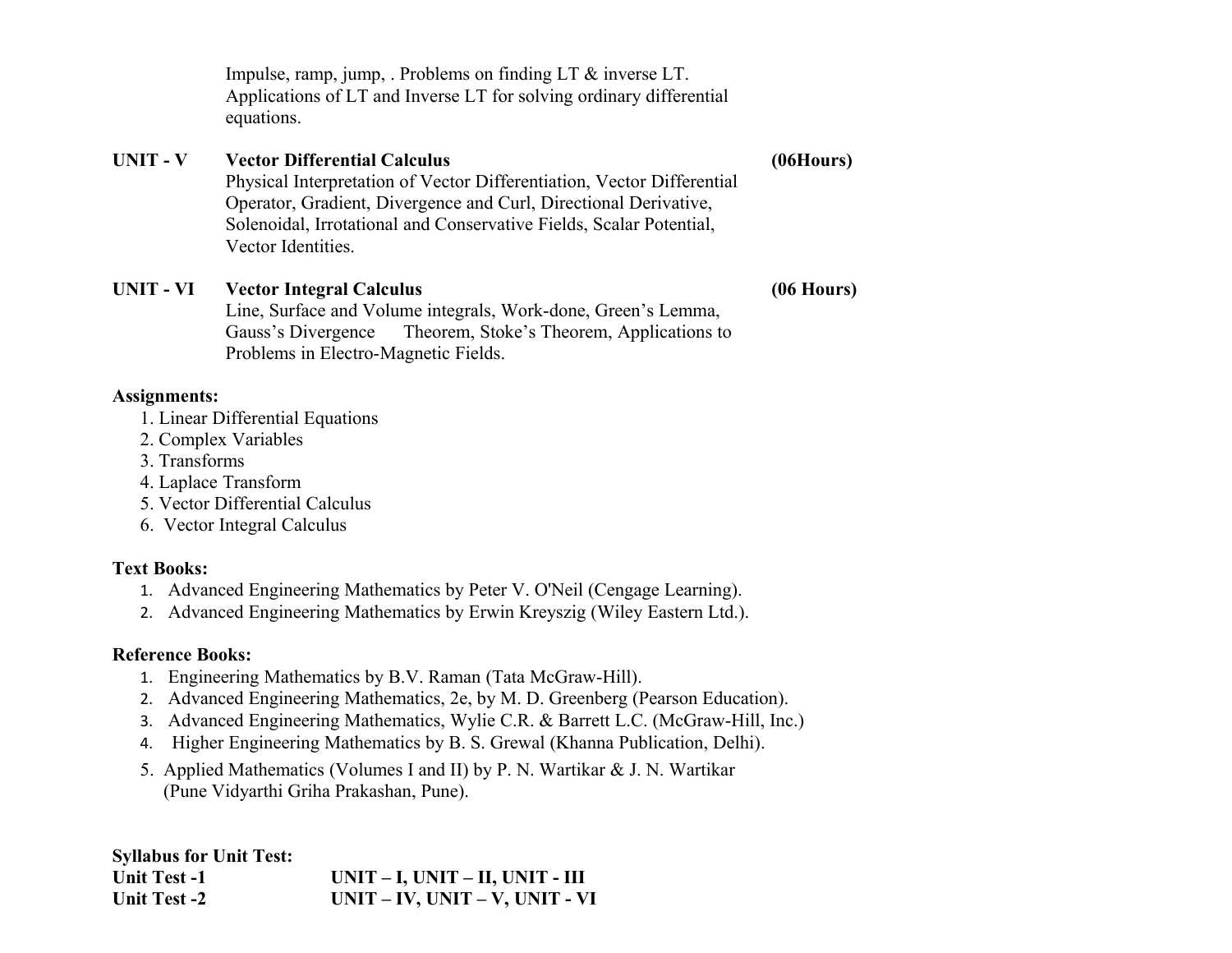# **Computer Graphics**

**Teaching Scheme Examination Scheme Credit Allotted**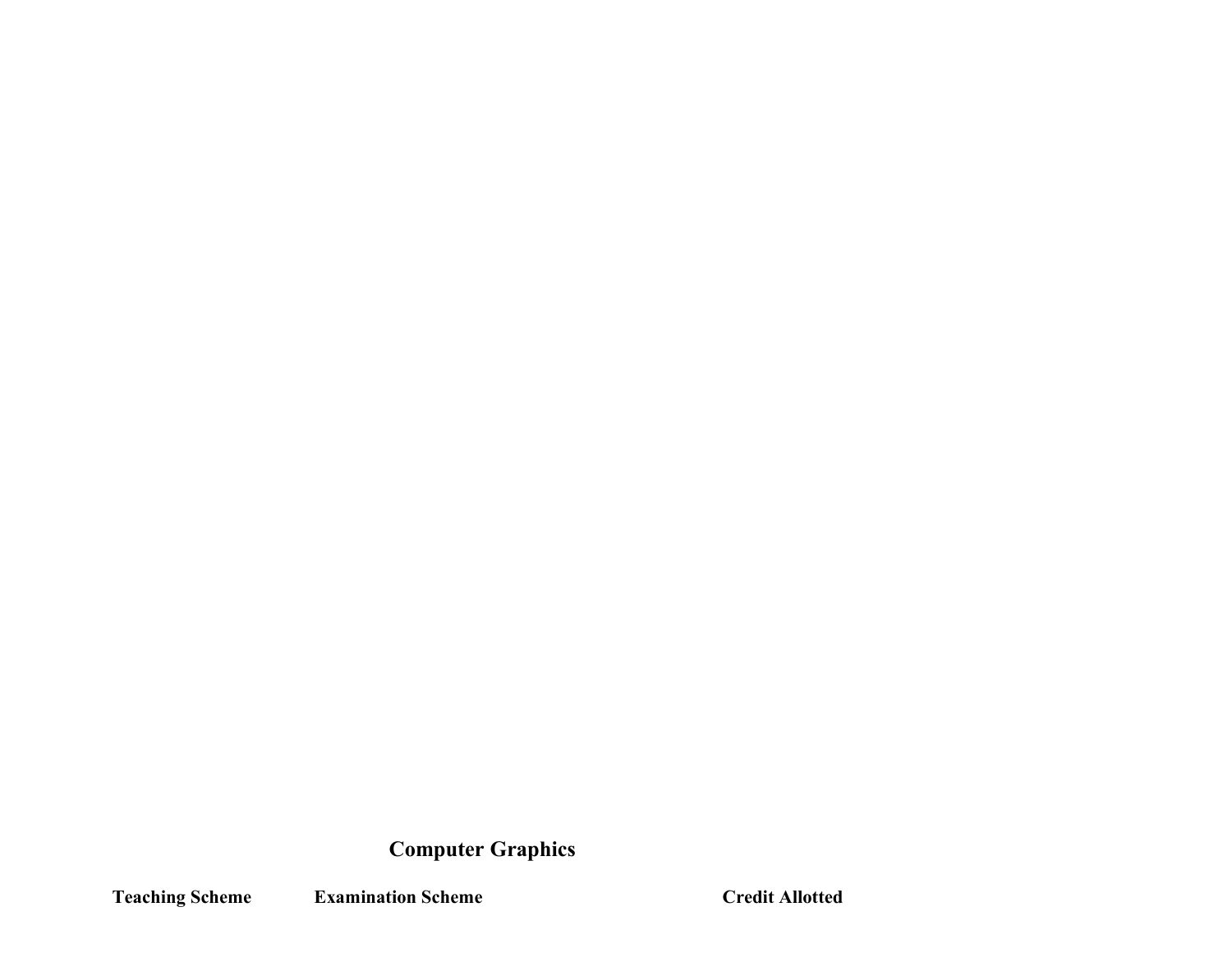|  | <b>Theory</b> : 3Hrs/Week End Semester Examination | $: 60$ Marks Theory $: 3$ |  |  |
|--|----------------------------------------------------|---------------------------|--|--|
|  | <b>Practical: 2Hrs/Week Continuous assessment</b>  | : 40 Marks Tw $\⪻$ : 1    |  |  |
|  | Term Work and Practical (Tw & Pr) : 50 Marks       |                           |  |  |

#### **Course Objectives:**

**1)** learn basic and fundamental computer graphics techniques;

**2)** learn image synthesis techniques

**3)** examine applications of modeling, design and visualization

#### **Course Prerequisites:**

#### **Students should have knowledge of**

**1)**C / C++ programming **2)**Data structures and files

#### **Course Outcome:**

#### **Students will be able to:**

**1)** Understand history and evolution of computer graphics, both hardware and software and use a current graphics API (OpenGL).

**2)** Implement algorithms including: line drawing, polygon filling, clipping, and transformations.

3) Write programs that demonstrate geometrical 2 D transformations

- 4) Write programs that demonstrate geometrical 3 D transformations
- **5)** Understand illumination and shading concepts

**6)** Implement Fractals.

# UNIT-I Introduction to Computer Graphics **(06 Hours)**

Overview of Computer Graphics, , Description of graphics devices, Input Devices, Graphics Devices, Display Technologies, Raster Refresh (Raster-Scan) Graphics Displays, Scan Basics, Video Basics, The Video Controller, Random-Scan, Display Processor, LCD displays, display file and structure, display processor, Graphics file formatComputer Graphics Application and Software Introduction to OPENGL, Applications of Computer graphics, Animation.

#### **UNIT-II Scan conversion – lines, circles and Ellipses; Filling polygons and clipping algorithm**s **(06 Hours)**

Line and circle drawing: DDA, Bresenham's, algorithms, Thick line segment, Aliasing, Anti aliasing , Polygons Filling algorithms, edge data structure, Line Clipping algorithms– Cyrus-Beck, Cohen-Sutherland, Polygon Clipping algorithms: Sutherland Hodgeman, Color models.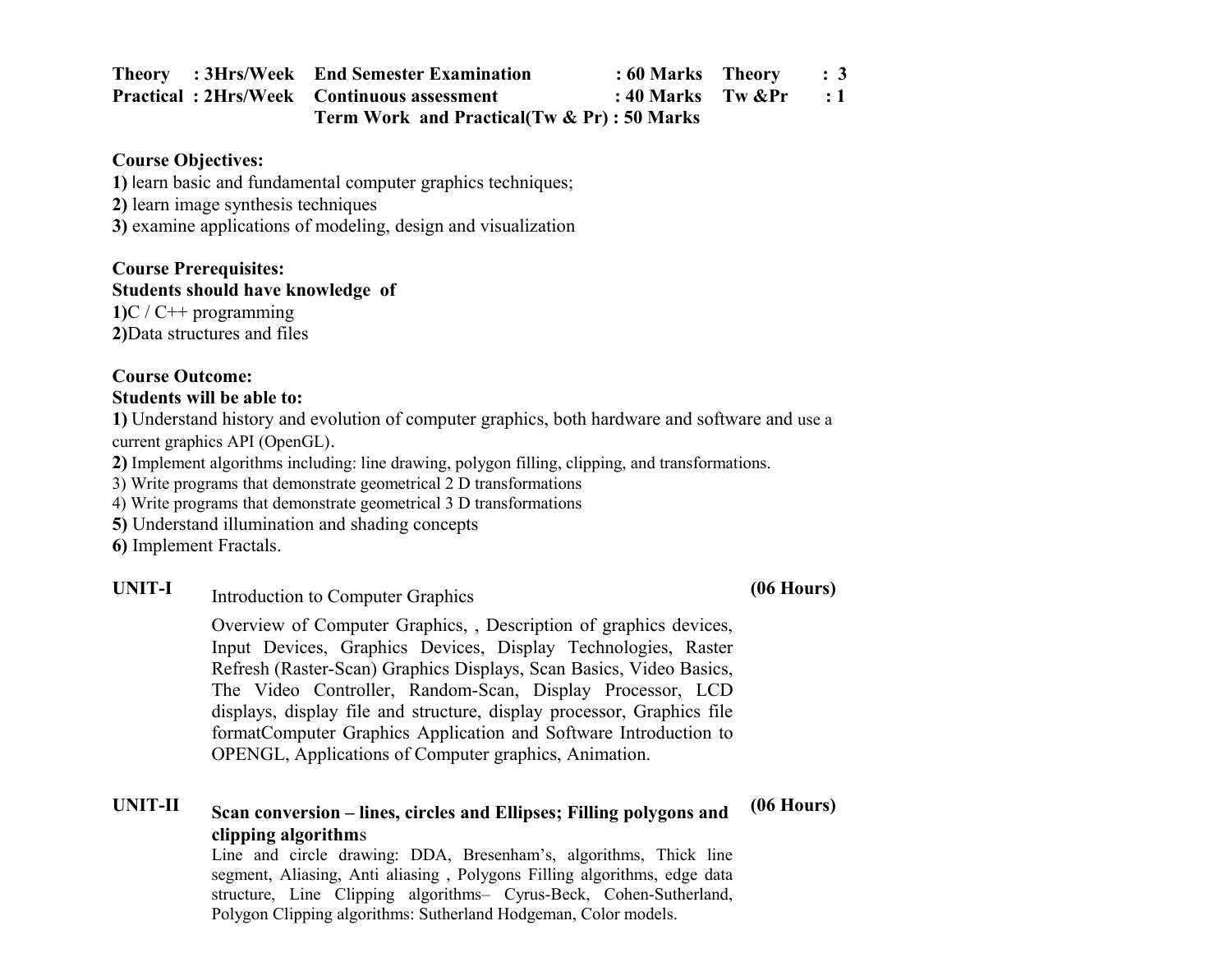# UNIT-III Transformations: **(06 Hours)**

Matrix Representation of 2D Transformations: Rotation, Reflection, Scaling, Combined Transformation, Translations and Homogeneous Coordinate system ,Transformation of Points, Transformation of the Unit Square, Solid Body Transformations, Rotation About an Arbitrary Point, Reflection through an Arbitrary Line, A Geometric Interpretation of Homogeneous Coordinates, Window-to-Viewport Transformations. Introduction, Matrix Representation of 3D Transformations: Scaling, Shearing, Rotation, Reflection, Translation, Multiple Transformation, Rotation about an Arbitrary Axis in Space, Reflection through an Arbitrary Plane, Composition of 3D Transformations.

**UNIT-IV** Projections: **(06 Hours)**

Affine and Perspective Geometry, Perspective Transformations, Techniques for Generating Perspective Views, Vanishing Points, the Perspective Geometry and camera models, Orthographic Projections, Axonometric Projections, Oblique Projections, View volumes for projections. Stages in 3D viewing, Canonical View Volume (CVV), Specifying an Arbitrary 3D View, Examples of 3D Viewing, viewing, Coordinate Systems and matrices, camera model and viewing pyramid.

**UNIT-V** Hidden Surface Determination: **(06 Hours)**

Techniques for efficient Visible-Surface Algorithms, Categories of algorithms, Back face removal, The z-Buffer Algorithm, Scan-line method, Painter's algorithms , Area sub-division method, BSP trees, Visible-Surface Ray Tracing, comparison of the methods. Illumination and Shading Illumination and Shading Models for Polygons, Reflectance properties of surfaces, Ambient, Specular and Diffuse reflections, Atmospheric attenutation, Phong's model, Gouraud shading, some examples.

**UNIT-VI** Curves and fractals: **(06 Hours)**

Curve Representation, Nonparametric Curves, Parametric Curves, The General Conic Equation, Representation of Space Curves, Cubic Splines, Bezier Curves, B-spline Curves, B-spline Curve Subdivision,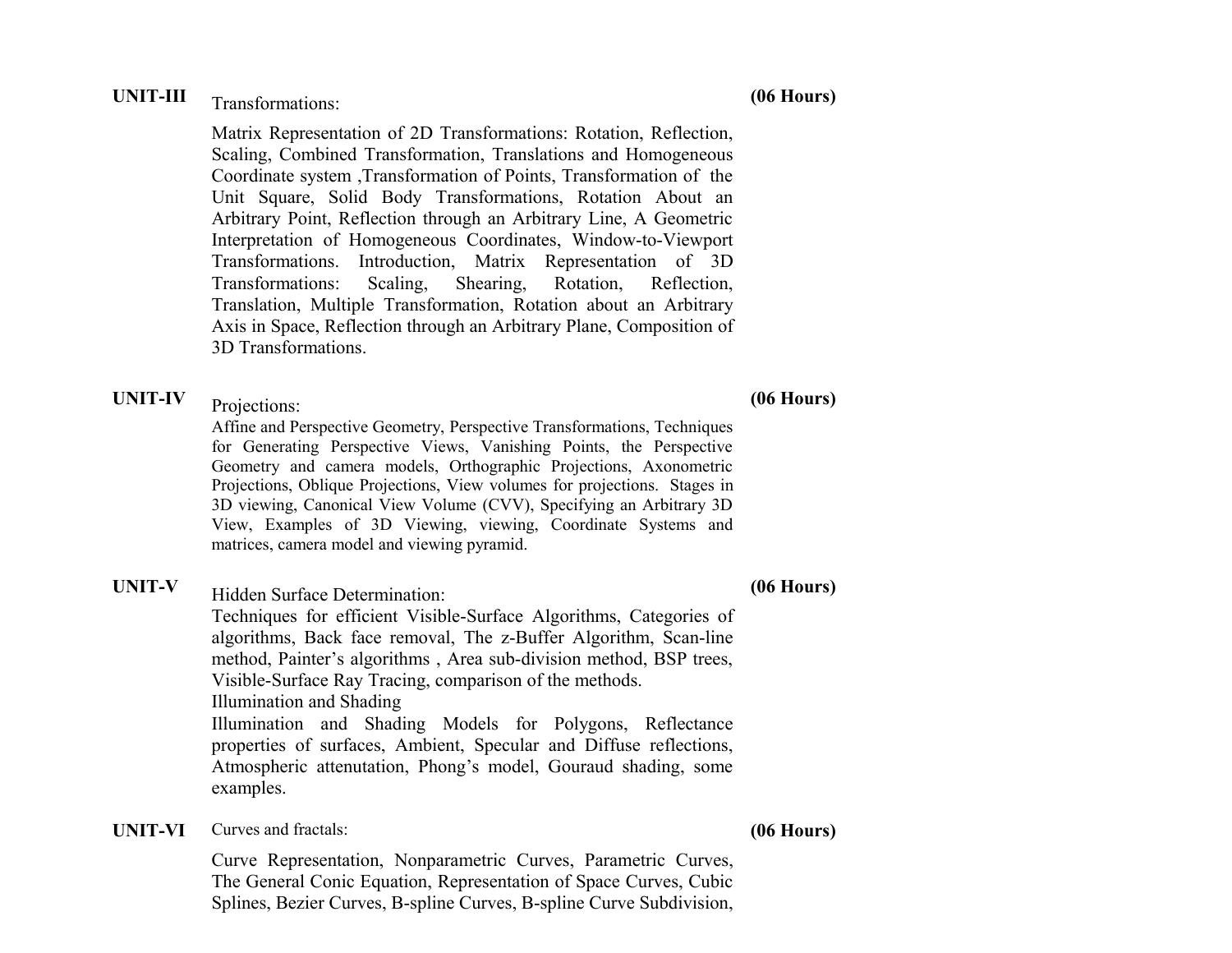Parametric Cubic Curves, Quadric Surfaces. Bezier Surfaces, fractals and fractal surfaces, Hilbert's curve, Koch curve.

#### **Assignment List:**

- **1)** Laboratory exercises will normally be conducted using the currently available computer graphics API such as OpenGL
- **2)** Implement Cohen Sutherland/DDA line drawing algorithm.
- **3)** Implement Cohen Sutherland/DDA circle drawing algorithm.
- **4)** Write a program to implement polygon filling algorithm.
- **5)** Implement Cohen Sutherland Line clipping algorithm
- **6)** Implement following 2D Transformations:
	- i) Translation
	- ii) Rotation
	- iii) Scaling
	- iv) Shearing
- **7)** Implement 3D Transformations
	- i) Translation
	- ii) Rotation
	- iii) Scaling
	- iv) Shearing
	- v) Shearing
- **8)** Write a program to draw fractals
- **9)** Write a program to draw Koch curve
- **10)** Write a program to draw Hilbert'scurve
- **11)** Using OPENGL libraries create an animation.

#### **Text Books:**

- **1)** S. Harrington, "Computer Graphics", 2nd Edition, McGraw-Hill Publications, 1987,  $ISBN 0 - 07 - 100472 - 6.2.$
- **2)** D. Rogers, "Procedural Elements for Computer Graphi cs",  $2<sup>nd</sup>$  Edition, Tata McGraw-Hill Publication, 2001, ISBN 0 – 07 – 047371–4.

#### **Reference Books:**

- **1)** J. D. Foley, A. Van Dam, S. K. Feiner and J. F. Hughes, Computer Graphics Principles and Practice, Second Edition in C, Pearson Education, 2003.
- **2)** D. Hearn and M. Pauline Baker, Computer Graphics (C Version), Pearson Education, 2nd Edition, 2004.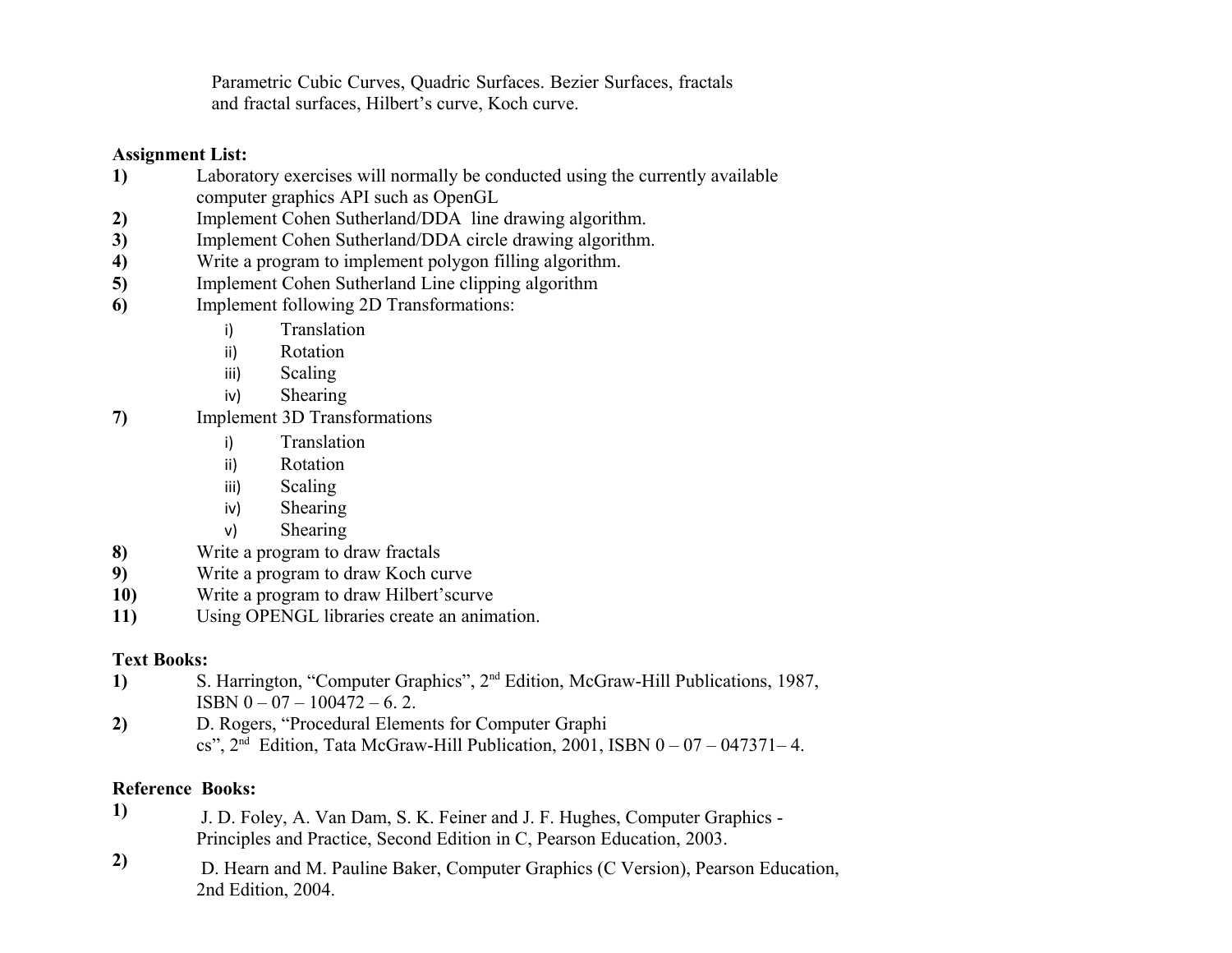- **3)** D. F. Rogers and J. A. Adams, Mathematical Elements for Computer Graphics, 2nd Edition, McGraw-Hill International Edition, 1990.
- **4)** 4. F. S. Hill Jr., Computer Graphics using OpenGL, Pearson Education, 2003

**Syllabus for Unit Test:** 

Unit Test -1 Unit I .II and III **Unit Test -2 Unit IV, V and VI**

# **IT Lab – II**

**Teaching Scheme Examination Scheme Credit Allotted**

**Practical :4 Hrs/Week Term work and Practical (Tw & Pr) : 50 Marks Tw & Pr : 2**

#### **Course Objectives: To**

- **1)** Compute time and space complexity for given program.
- **2)** Demonstrate concepts OOPS using java
- **3)** Solve specified requirement
- **4)** Infer various approach to decide efficiency of given approach.
- **5)** Formulate given problem by providing the proof of behavior of given model.
- **6)** Design an application using platform independent approach.

### **Course Prerequisites:**

### **Students should have knowledge of**

- **1)** Object Oriented Programming language
- **2)** Logic to solve given problem

### **Course Outcome:**

### **Students will be able to:**

- **1)** Design simple application meeting the requirements.
- **2)** Develop their logical skill through various assignments and practicals.
- **3)** Breakdown complex problem into subpart and then handle every part to achieve the goal.
- **4)** Model a solution to any real world problem
- **5)** Analyze significance of platform independency.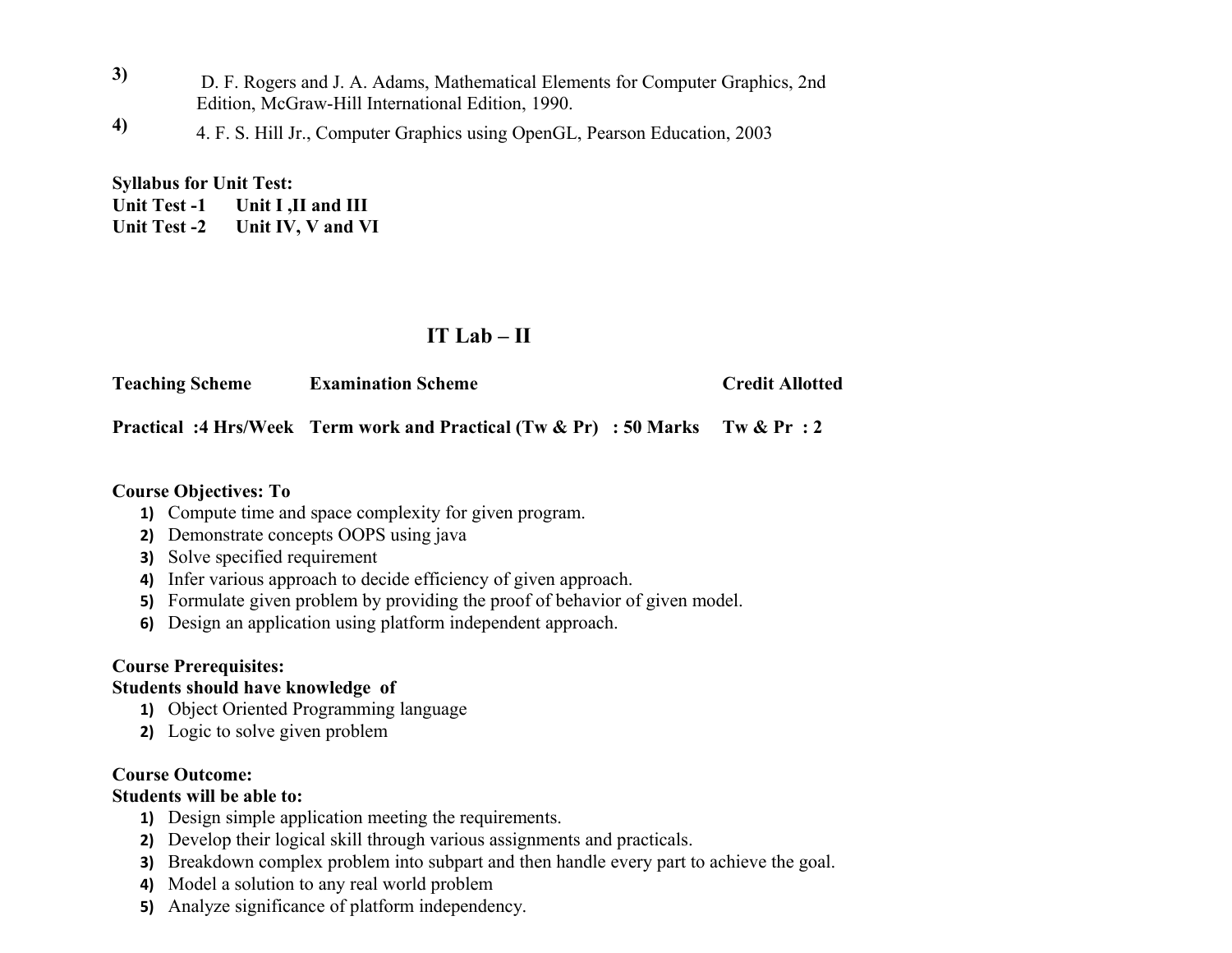**6)** Design application using object oriented norms.

| <b>UNIT-I</b>           | <b>Introduction to Java:</b><br>Java Fundamentals, Features of Java OOPs concepts Java virtual<br>machine Reflection byte codes Byte code interpretation Data types,<br>variable, arrays, expressions, operators, and control structures<br>Objects and classes.                                     | $(06$ Hours $)$ |  |
|-------------------------|------------------------------------------------------------------------------------------------------------------------------------------------------------------------------------------------------------------------------------------------------------------------------------------------------|-----------------|--|
| <b>UNIT-II</b>          | <b>Classes and objects:</b><br>Java Classes, Abstract classes Static classes Inner classes Packages<br>Wrapper classes Interfaces This Super Access control, embedded<br>style information Exception handling Exception as objects<br>Exception handling mechanism: Try catch finally Throw, throws. | $(06$ Hours $)$ |  |
| <b>UNIT-III</b>         | <b>Object oriented Properties:</b><br>Inheritance, Encapsulation, Polymorphism, Data Binding, data<br>abstraction. Implementation of these concepts using various<br>statements like if, switch and loops like for, do – while, while.                                                               | $(06$ Hours)    |  |
| <b>UNIT-IV</b>          | IO mechanism:<br>IO package Input streams Output streams Object serialization<br>Deserialization Sample programs on IO files Filter and pipe streams                                                                                                                                                 | $(06$ Hours)    |  |
| <b>UNIT-V</b>           | <b>Threading and Multithreading:</b><br>Lifecycle of Thread, Basic functions of thread, multithreading,<br>synchronization.                                                                                                                                                                          | $(06$ Hours)    |  |
| <b>UNIT-VI</b>          | <b>Collections and Generics:</b><br>Introduction to collection framework, List, Set, Maps, utility class,<br>Reflection API.                                                                                                                                                                         | $(06$ Hours)    |  |
| <b>Assignment List:</b> |                                                                                                                                                                                                                                                                                                      |                 |  |
| 1)                      | WAP to crate array of an object to maintain data of an employee.                                                                                                                                                                                                                                     |                 |  |
| 2)                      | WAP to design user defined exception to reject negative numbers                                                                                                                                                                                                                                      |                 |  |
| 3)                      | Count the number of objects created for a class using static member function.                                                                                                                                                                                                                        |                 |  |
| 4)                      | Write programs on interfaces.                                                                                                                                                                                                                                                                        |                 |  |

- **5)** Write programs on packages.
- **6)** Write programs to copy contents of file into other file using all possible alternatives.
- **7)** WAP to simulate traffic signal using multithreading
- **8)** WAP to Maintain the record of student using collection API.